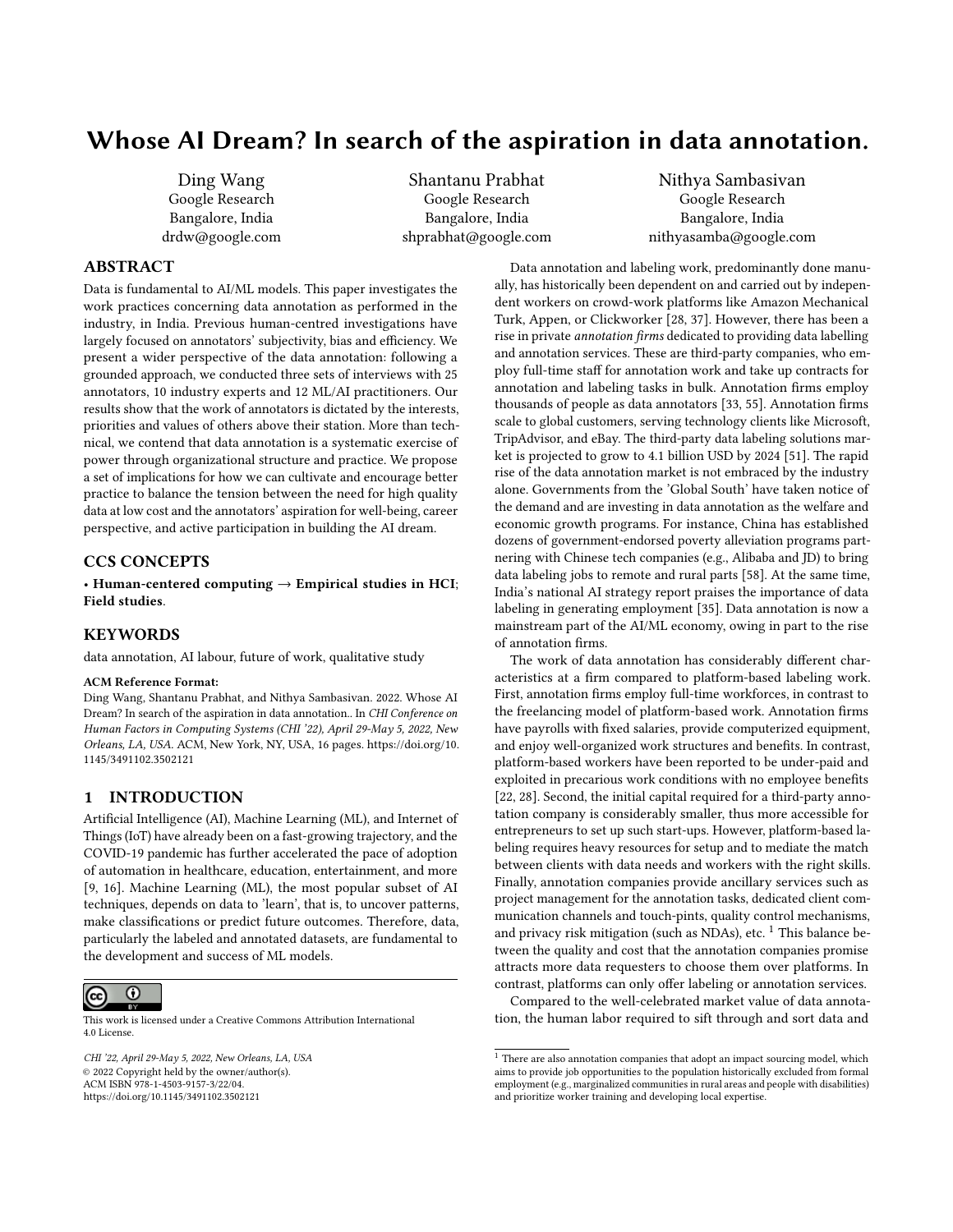ultimately train these systems remains under-recognized (beyond a few notable exceptions (e.g., [\[14,](#page-14-6) [28,](#page-14-2) [31,](#page-14-7) [46\]](#page-15-5)). The annotation industry employs thousands of workers worldwide to read texts, view images and video, and label data to enable the models that AI systems rely upon. A straightforward example here is the work involved in labeling faces in photographs. Although many computer vision systems tout the incredible performance of algorithms that identify faces, attention is rarely given to work involved in labeling the data—despite its importance in training and refining the models. Complicating such labor processes are the norms imposed on labelers, in the form of labeling tasks and processes, which are often homogeneous and standardized across labelers, e.g., in the normalization of image classification. The enforcement of homogeneity of norms ignores frictions between multiple layers of meaning and, often, culturally-sensitive value systems [\[39,](#page-15-6) [50\]](#page-15-7). Prior HCI and CSCW scholarship has examined the experiences of platform-based workers [\[28,](#page-14-2) [31\]](#page-14-7). However, we know little about how annotation work structures, work practices, and personal experiences of data annotators employed as full-time office workers. How do the material, infrastructural, and organizational factors of data annotation firms affect the worker?

In this paper, we investigate the work practices concerning data annotation as performed in the industrial context of India. We report from in-depth, semi-structured interviews with three stakeholder groups of data annotation: twenty-five data annotators (in India), ten managers coordinating annotation requests (global, including India, Kenya, Nepal, Philippines, Nigeria, and the US), and twelve AI/ML engineers (in the US, Israel, and the UK) whose work relied on annotated data sets.  $2$  We examine the work practices and experiences starting from recruitment of the workers, to the orientation and on-job training, to their evaluation and career progression, juxtaposed with the operational insights and understanding of the industry landscape from the managers as well as the requesters' needs and priorities when procuring data work. Our research reveals that despite the transition from platform-facilitated, task-based piece work to full-time employment, the working conditions for individual annotators remained problematic. For instance, the pursuit of high quality in their work output translated into layers of scrutiny and created immense work pressure. Annotator jobs were still subjected to great precarity. There was little career progression for individual annotators to either continue in annotation or transition out to technical positions. The rapid pace of growth of the data annotation industry did not translate to benefit the individual annotators, as it did other stakeholders. For instance, the average tenure for an annotator contract was between 12-18 months, which offered little stability and opportunities for long-term career development. Annotators were often engineering graduates who imagined data annotation as a gateway to working on cutting-edge AI applications, such as self-driving cars. Annotators reported facing enormous work pressure to meet unrealistic deadlines, laid out by those above their station, to prioritize clients' interests and timelines. A common practice shared by annotation companies was the 'ever-increasing target rate': as soon as the annotators were able

to complete the daily tasks, the target for completion they had to meet increased.

Despite the professionalization of data annotation jobs, the pathways for growth are broken, workers are still anxious about employment and performance. There are admittedly advantages such professionalization has over the platform. The worker benefit comes with formal employment (e.g., access to pension and insurance). Overall, the lack of professional growth, tightened control through organizational structure, and the unpaid and much-expected overwork paint a grim picture. We discuss implications for the organizations, operations, and data set tasks in working with annotators. We intend this paper to make the following contributions to HCI and CSCW:

- It provides a detailed empirical investigation that identifies characteristics of being an annotator, conducted with full-time employees, fixed workplaces, and well-organized working structures. Our work further motivates a critical mode of inquiry into the organization of work and labor in data production and how they spread or evolve into other forms across the gig economy.
- An understanding that professionalizing data annotation jobs can positively or negatively impact various stakeholders such as individual annotators, data requesters, and annotation companies.
- We propose high-level recommendations for engaging with organized data annotation, particularly its organization, operation, and relevance to the growing importance of ethical practices in data.

## 2 RELATED WORK

#### 2.1 The Work of Data

The remarkable capacities of AI-infused and data-intensive systems are regularly lauded not only by the digerati but in the popular press. Far less recognized, beyond some notable exceptions (e.g. [\[14,](#page-14-6) [28,](#page-14-2) [31,](#page-14-7) [46\]](#page-15-5)), is the human labor required to sift through and sort data and ultimately train these systems. Data work is underappreciated at a structural level in AI [\[49\]](#page-15-8). Crowd-sourcing platforms worldwide employ thousands of workers to read texts, view images and video, and label data to produce the models that AI systems rely on. Without the work humans pour into making sense and labeling the data to train and refine it, even the most advanced systems could not make a prediction [\[40,](#page-15-9) [41,](#page-15-10) [44\]](#page-15-11). Complicating such labors are the norms that are imposed on annotators. This enforcement in the homogeneity of norms used, for example, in the normalization of image classification mask frictions between multiple layers of meaning and, often, culturally sensitive value systems [\[20,](#page-14-8) [38,](#page-15-12) [39,](#page-15-6) [50\]](#page-15-7). To define such a 'norm' itself even with in an organization is no easy task. Muller et al. presented a detail account of the challenges faced and mitigation techniques adopted by the data science teams while defining ground-truth from an organizational perspective [\[41\]](#page-15-10). That the process to reach the desirable ground-truth is far from straight-forward and it requires rounds of iteration , improvisation, and collaboration and coordination beyond the labeling team [ibid].

The invisible work and hidden labor in crowd-sourced microtasks have been well discussed in HCI/CSCW [\[28,](#page-14-2) [29,](#page-14-9) [31,](#page-14-7) [37\]](#page-15-1). Though

<span id="page-1-0"></span> ${}^{2}$ In this paper, we primarily focus on the annotators' perspectives and the interviews with the managers and requesters are used to supplement the annotators' stories.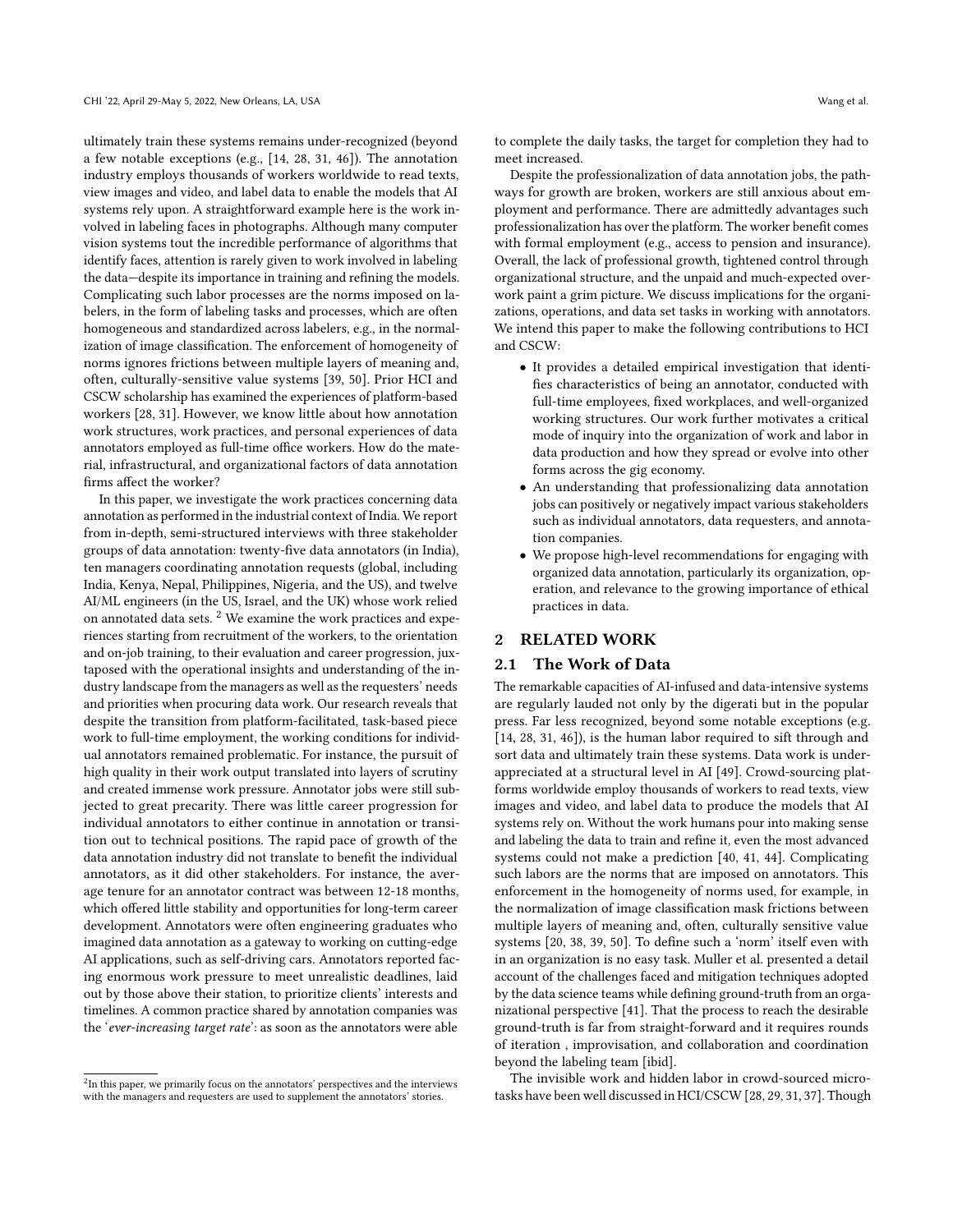the visibility of work is complex, as de Carvalho argued, it is the result of both the politics of the work and the content itself [\[17\]](#page-14-10). As Suchman argues the underlying work practices often get obscured by the representation of work and the assumptions about how work tasks are performed by various actors other than the worker themselves [\[54\]](#page-15-13). Similarly, Barley and Kunda suggest that how we talk about work "indexes our assumptions about how work is organized" [\[1\]](#page-14-11). 'When work occurs in a technological platform that splits or masks workers' is one of the conditions Poster et al. argue that would make work invisible [\[13\]](#page-14-12). They further argue that the lack of transparency is often accelerated by the platforms that 'hide the nature of the labor process itself, including the location of the work; the conditions under which it is done; and the ethnicity, race, and nationalities of the workers' [ibid]. Our study continues this discussion on the visibility of work by adding an empirical corpus from the annotators whose work is also made hidden. This provides the indispensable context and sensibility to the context [\[5,](#page-14-13) [21\]](#page-14-14) that in which more detailed design for annotation and annotators take place.

## 2.2 Changing Trends

Past work in HCI/CSCW and beyond has drawn attention to precisely these hidden and often exploitative labors [\[2,](#page-14-15) [28,](#page-14-2) [31,](#page-14-7) [46\]](#page-15-5). Our work investigates a contemporary moment where the global gig economy relies on new organizational actors emerging in the Global South [\[42\]](#page-15-14). Smaller platforms, such as iMerit in India<sup>[3](#page-2-0)</sup>, CloudFactory in Nepal  $^4$  $^4$ , Samasource in Kenya $^5$  $^5$ , are creating new models to compete with the likes of Amazon's Mechanical Turk. Based on a very different business model, these start-ups moved away from sourcing and providing microtasks for their labelers and towards an overtly ethical model that prioritizes worker training and developing local expertise.

Meanwhile, we have also been witnessing the change of traditional work landscape – a trend towards 'taskification' of work, that instead of full-time workers, companies prefer project- and task-oriented contractual hiring, and the availability of necessary digital infrastructure to match clients with freelancers online efficiently and at scale [\[17,](#page-14-10) [24,](#page-14-16) [28\]](#page-14-2). When work is task-oriented, the individual's expertise is valued over past organizational and educational credentials [\[23\]](#page-14-17). The emphasis on individual expertise is echoed in Blaising et al.'s work uncovering the strategies adopted by freelancers to manage long-term career trajectories [\[3\]](#page-14-18).

As the historically task-based, crowd-sourced, platform-facilitated work becomes more organized and structured [\[42,](#page-15-14) [57\]](#page-15-15) the traditional work is being taskified [\[8,](#page-14-19) [18,](#page-14-20) [23,](#page-14-17) [24\]](#page-14-16). In our study, we saw both trends intertwined. While the organizations participating in hiring workers through structured employment to perform previously crowd-sourced tasks on the increase, the workers were guaranteed stability through the employment necessarily and were anticipated to become part of the 'crowd' eventually.

<span id="page-2-0"></span><sup>3</sup>https://imerit.net/

<span id="page-2-2"></span><sup>5</sup>https://www.sama.com/

#### 2.3 Towards ethical and responsible AI

Previous academic work has provided a critical discussion on the politics involved in data-driven systems [\[15,](#page-14-21) [19,](#page-14-22) [36\]](#page-15-16). What's highlighted is also the discussion on investigating the capitalistic logics embedded into them [\[4,](#page-14-23) [10\]](#page-14-24). However, such discussion has to go beyond the data and systems in question. The critical perspective ought to be extended to the process of the work involved in the production of data that powers these systems to avoid data cascades of downstream harm [\[49\]](#page-15-8). Although, in light of more discussion on ethical and responsible AI, data documentation such as datasheet [\[25\]](#page-14-25) and data nutrition label [\[30\]](#page-14-26), efforts to document the sociological aspects of data [\[32\]](#page-14-27) and documentation to promote reflexivity [\[39\]](#page-15-6) still put the emphasis on data, and its impact on model design and development, rarely does the practice and process during the data annotation or the data workers take the center of the stage. A recent discussion on AI Ethics detailed the concrete steps we ought to follow but still does not include the discussion on data practice [\[53\]](#page-15-17). What is encouraging is that the discourse on ethical AI practices has moved beyond a mere discussion. In an unprecedented draft of Internet Information Service Algorithm Recommendation Management Regulations published by China's cyberspace watchdog, the Cyberspace Administration of China (CAC) [\[7\]](#page-14-28), the 17th article specifically commented on the worker and labor involved in AI recommendation service.

The provider of algorithmic recommendation service who provides work scheduling services to workers shall establish and improve related algorithms such as platform order distribution, remuneration composition, payment, working hours, rewards and punishments, and fulfill the obligations of protecting workers' rights and interests.

Though not explicitly spelled out, the workers referred to here are gig workers dependent on the platform economy. Annotators can be part of this new regulative protection depending on their employment capacity. Our research argues that practices adopted in data annotation, beyond the annotation itself, from recruitment to training to evaluation, should also appear in the discussion around ethical and responsible AI as they are an integral part of how the data comes into being. Without the work and labor that were poured into the data annotation process, ML efforts are no more than sandcastles.

## 3 METHODOLOGY

This paper defines data annotation as the sense-making practice of a given dataset, where annotators assign meaning to data using (pre-defined) labels. Previous human-centered investigations have primarily focused on annotators' subjectivities, biases, and efficiency. We propose a broader and more holistic view of the data annotation practice: guided by a grounded approach [\[26,](#page-14-29) [27\]](#page-14-30), we conducted a qualitative study consisting of three sets of in-depth and semi-structured with twenty-five annotators from India, ten industry experts who operate and manage data annotation companies across the globe (e.g., India, Kenya, Nepal, Philippines, and the US) and twelve experts who are engineers (majority ML/AI practitioners) whose work relies on annotated data sets from India, the US, and Israel during December 2020 to July 2021.

<span id="page-2-1"></span><sup>4</sup>https://www.cloudfactory.com/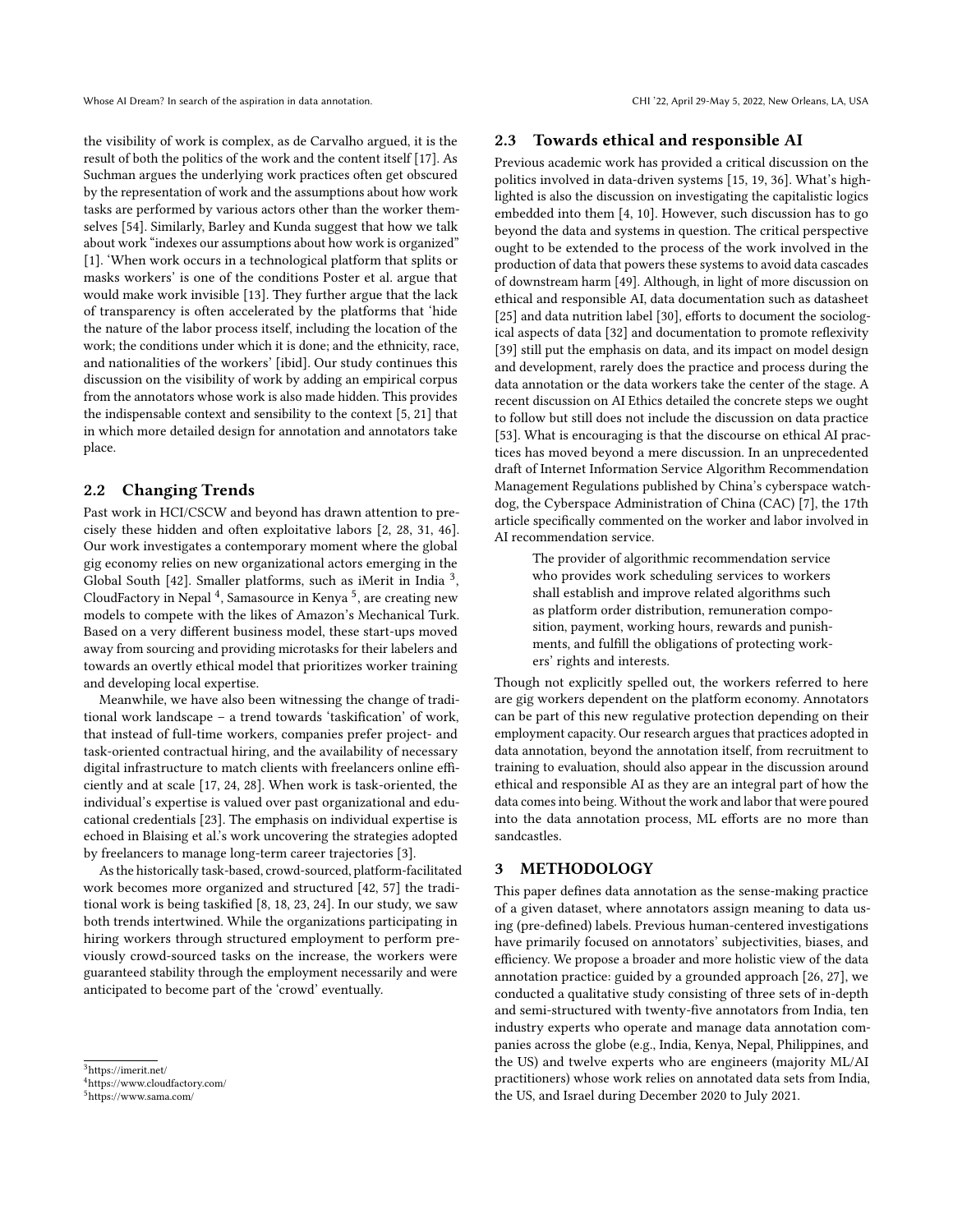We collaborated with two third-party research recruitment agencies on the recruitment for all three different types of participants. In addition, we worked with one recruitment agency based in India to recruit the annotators. Unlike the studies on crowd workers or freelancers, where the participant recruitment advertisement could be posted as a job on the platforms where the crowd workers and freelancers find jobs, it was proven to be difficult to break into the annotators' circle (especially during the pandemic). Our sampling strategy included four main criteria:

- to include annotators from diverse areas of expertise and skill;
- to include both annotators who are relatively new to the field (having experience of three months to one year) and those who have been a part of it for several years;
- to include annotators from different levels of seniority and work cycle, i.e., from the ones who work on annotation, to quality control to team management.

However, despite the desire to cover a diverse area of expertise and skills, most of our annotator participants specialized in image/video annotation for the automotive industry due to the time constraint and access. We chose India because the country is home to one of the largest annotation labor markets in the world [\[47\]](#page-15-18). The thirdparty recruitment agency helped liaise and arrange interviews with the interested participants who expressed their willingness to participate in the study. Our sample consisted of fourteen male and eleven female participants across India (see Table 1 in the next section for details). Typical tasks they had done thus far during their annotation career included drawing bounding boxes, identifying semantic and polygonal segmentation, annotating general images and video, labeling entities, and categorizing content and text for different projects and clients, and industries. The majority of our participants worked to support the autonomous vehicle industry, with only a few working in what could be categorized as advertising and marketing. Given the geographical spread of our participants and the raging pandemic at the time in India, interviews were conducted online using video conferencing software. Interviews were scheduled based on participants' convenience and conducted in English. Informed written consent was electronically obtained from all interviewees via the third-party agency prior to the commencement of interviews. Separate consent was obtained for recording the interviews. The audiotapes were transcribed verbatim subsequently. The consent process involved explicitly informing freelancers that their participation, responses, and duration of engagement were entirely voluntary. At the outset, participants were informed that they could stop at any time or refuse to answer any questions. Although the interviews ranged from 35 to 70 minutes, this did not affect their compensation rate, nor were they rated differently. All annotator interviewees received a flat rate of 1500 INR (roughly 20 USD) as compensation for participation. This amount was in escrow, and participants knew beforehand that they would get paid regardless of how long they engaged with us. Therefore, the research team took these steps to diffuse potential power imbalances as per standard practices. The interview protocol covered a range of topics such as their work/job, their motivations to take up annotation jobs, the challenges they experienced with it, their use of annotation tools and software, what they liked about the work and

what they did not, their experiences working with different kinds of companies, clients and tasks, how they managed their work, and how they were managed, recruited, and trained.

Interview transcripts were then analyzed collaboratively by all authors to identify relevant themes. The analysis was consistent with and inspired by the ethnomethodological ethnographies in HCI [\[11,](#page-14-31) [12,](#page-14-32) [43\]](#page-15-19). Our analysis took a broadly ethnomethodological perspective. Ethnomethodologically-informed, ethnographies explicate the knowledgeable, artful ways in which workers orient to their work and how technologies and other artifacts are used as part of the methodical accomplishment of that work [\[6,](#page-14-33) [45\]](#page-15-20). As well as analyzing interview transcripts, we took the additional step to examine the tools used by the annotators through two walk-through sessions from the industry experts to get a holistic picture of the annotator's work. Ethnomethodological analyses of work are useful in generating a granular understanding of what activities constitute 'work' in a setting, how they are accomplished in practice, who is involved in this accomplishment, what resources are drawn upon, and what skills and tools are involved in mobilizing those resources [ibid]. Through this close look at the seemingly ordinary details, our analysis seeks to unveil not just what the world looks like but how it comes to look as it does. The emphasis is, in other words, on the detail of work as understood and interpreted by the people who perform it.

The data were analyzed by the first author individually and by the first author and the second author in analysis sessions explicating a particular topic, as is typical of the ethnomethodological approach. Since we adopted the 'grounded approach' [\[26,](#page-14-29) [27\]](#page-14-30), the techniques of constant comparison and constant iteration (i.e., iterations of coding and re-coding) were used in the development of themes so as to avoid the classic problems of 'cumulation' and 'theoretical imperialism' – "an analytically imposed reconstruction of the procedures of a setting, insufficiently sensitive to the understandings of a setting's participants."[\[26\]](#page-14-29) These analytic sessions allowed interesting topics to be identified and endogenous themes to emerge from the data (such as the annotation process, an annotator's aspiration, and their frustration). To stay true to the grounded approach, we were extremely cautious not to impose categories external to the data to codify the data. Ethnomethodological ethnographies are valuable in informing design [\[45\]](#page-15-20), and we used the resulting understanding of the annotation work from all three perspectives to inspire a set of implications that aim to address some of the challenges annotators and requesters face and therefore to steer the discussion around the work annotation towards a more constructive and worker-centered direction.

## 4 PARTICIPANT BACKGROUNDS

We present in the following tables the detailed backgrounds of the three different set of participants that contributed to our study: the data annotators (in Table 1), the industry experts (in Table 2) and the ML/AI engineers whose work depend on annotated data (in Table 3).

## 5 FINDINGS

Our findings present different patterns and practices regarding the entire annotation process and seeing annotation as an industry. It is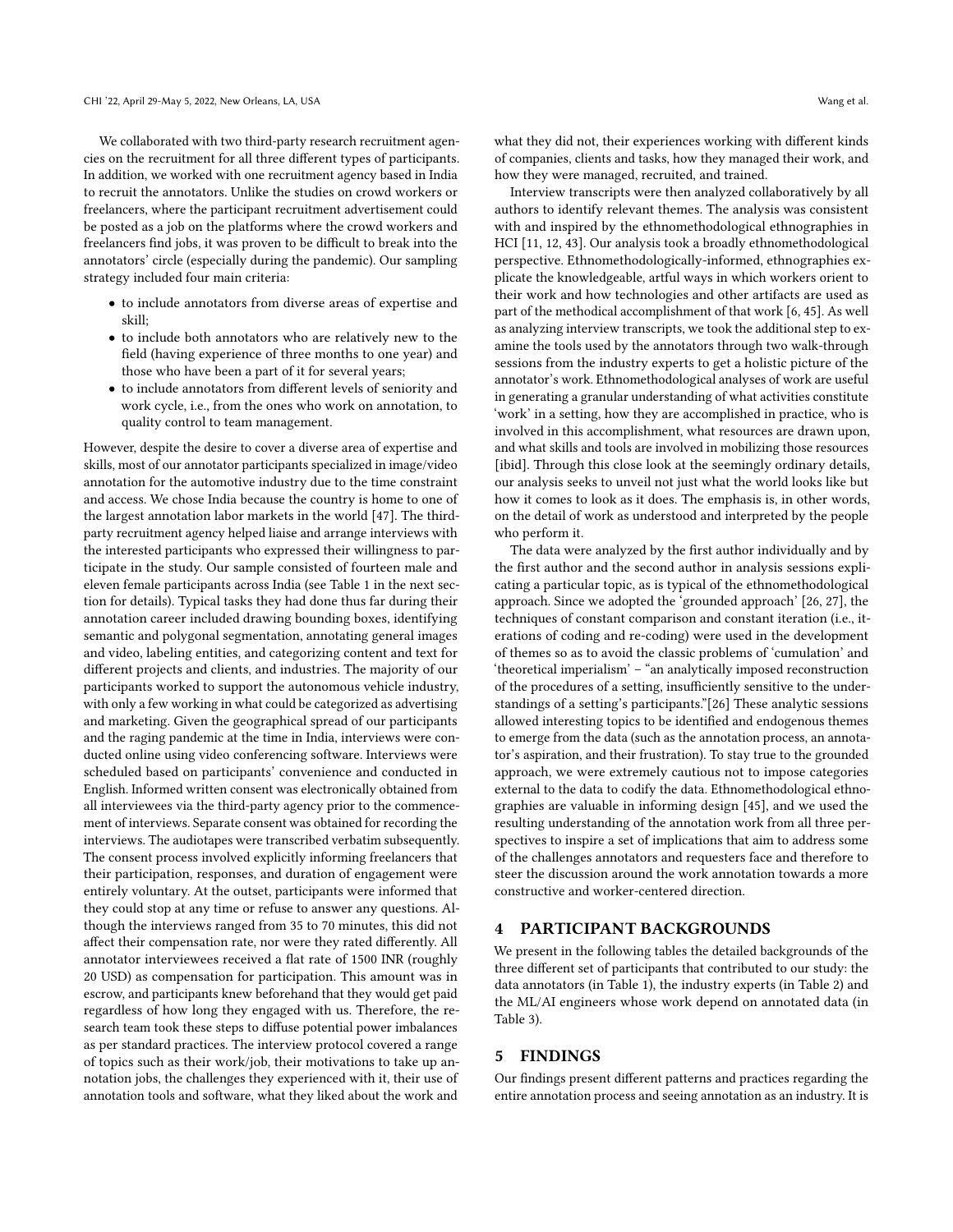| P#              | <b>Employment Status</b> | <b>Highest Qualification</b> | Role                     | Experience       |
|-----------------|--------------------------|------------------------------|--------------------------|------------------|
| P <sub>1</sub>  | Freelancer               | BE (EC)                      | Data Annotator           | 1 year 4 months  |
| P <sub>2</sub>  | Internship               | BE (EC)                      | Data Annotator           | 1 month          |
| P <sub>3</sub>  | Employed- Full time      | BE (Mechanical)              | Data Quality Analyst     | 3 years 3 months |
| P <sub>4</sub>  | Employed-Full time       | <b>B</b> Tech                | Data annotator           | 4 years          |
| P <sub>5</sub>  | Seeking for a job        | B Tech (CS)                  | Engineer data operations | 3 years          |
| P <sub>6</sub>  | Seeking for a job        | BE                           | Annotator and validator  | 3 years          |
| P7              | Employed- Full time      | BE (CS)                      | Senior Data annotator    | 1 year 6 months  |
| P8              | Employed- Full time      | BE (CS)                      | Senior data annotator    | 1 year 2 months  |
| P <sub>9</sub>  | Seeking for a job        | Masters (CS)                 | Senior executive         | 2 years 7 months |
| P <sub>10</sub> | Employed- Full time      | BE (EC)                      | Data annotator           | 1 year           |
| P <sub>11</sub> | Seeking for a job        | BE (CS)                      | Process executive        | 1 year 6 months  |
| P <sub>12</sub> | Employed- Full time      | BE (EC)                      | Data annotation Engineer | 1 year 2 months  |
| P <sub>13</sub> | Employed- Full time      | BE                           | Process executive        | 3 years 3 months |
| P <sub>14</sub> | Employed- Full time      | BE (EC)                      | Data Engineer            | 3 years 9 months |
| P <sub>15</sub> | Employed- part time      | BE                           | Annotation engineer      | 1 year 2 months  |
| P <sub>16</sub> | Employed- part time      | Pursuing MBA                 | Anotation Lead           | 5 years 5 months |
| P <sub>17</sub> | Employed- part time      | BE                           | Annotation engineer      | 4 years 5 months |
| P <sub>18</sub> | Employed- Full time      | BE                           | Data Engineer            | 2 years 3 months |
| P <sub>19</sub> | Employed-Full time       | BE                           | Quality Analyst          | 2 years          |
| P <sub>20</sub> | Seeking for a job        | BE (Civil)                   | Data annotation Engineer | 1 year 9 months  |
| P <sub>21</sub> | Employed- Full time      | <b>B</b> Tech                | Trainee Graphic Designer | 1 year 2 months  |
| P <sub>22</sub> | Seeking for a job        | BE (EC)                      | Senior associate         | 2 years 4 months |
| P <sub>23</sub> | Employed-Full time       | BE (Mechanical)              | Data Engineer            | 2 years 8 months |
| P <sub>24</sub> | Employed- Full time      | BE (CS)                      | Data Annotation Engineer | 1 year 2 months  |
| P <sub>25</sub> | Employed- Full time      | BE (Mechanical)              | Data Annotation Engineer | 1 year 6 months  |

Table 1: Annotator Participant's Qualification, Role and Experience

| P#             | Position/Role                                                        | Country     | Area               |
|----------------|----------------------------------------------------------------------|-------------|--------------------|
| E <sub>1</sub> | Senior Associate Manager of Operations                               | Kenya       | Data Annotation    |
| E <sub>2</sub> | Program Manager for ML research                                      | India       | Mobile Application |
| E <sub>3</sub> | Global Director                                                      | Nepal       | Data Annotation    |
| E <sub>4</sub> | Product Manager (manages Data Annotation needs)                      | US          | Machine Learning   |
| E <sub>5</sub> | Head of Customer Recruit                                             | Kenya       | Data Annotation    |
| E <sub>6</sub> | Senior Customer Success Engineer                                     | India       | Data Annotation    |
| E <sub>7</sub> | Custom Recruit/President and CEO                                     | Philippines | Data Annotation    |
| E <sub>8</sub> | Adjunct Professor (manages Data Annotation Projects<br>for research) | US          | Machine Learning   |
| E9             | <b>Chief Operation Manager</b>                                       | Nigeria     | Data Annotation    |
| E10            | Co-founder (manages Data Annotation Needs)                           | <b>US</b>   | Machine Learning   |

Table 2: Industry Experts who operates and manages data annotation projects

essential to point out that we look at the annotation as its industry consisting of a set of practices widely adopted as standards by different stakeholders in the industry. Through juxtaposing the themes that emerged from the set of interviews with the annotators to the ones that came from the study with the data requesters and industry experts, $6$  we demonstrate the widely accepted yet

questionable industry practices, such as the hiring practice and quality control; and the potential catalysts for these practices, e.g., the pursuit of near perfection in data quality and the desire for diversity.

<span id="page-4-0"></span><sup>&</sup>lt;sup>6</sup>In this paper, we put a conscious emphasis on the annotators' stories. We present the industry experts' perspective to supplement and contrast the annotators' account (sections 5.1 to 5.3). In 5.4, we highlight a more distinct view from the data requesters to

highlight the competing priorities that led to the status quo of the annotation practice and process.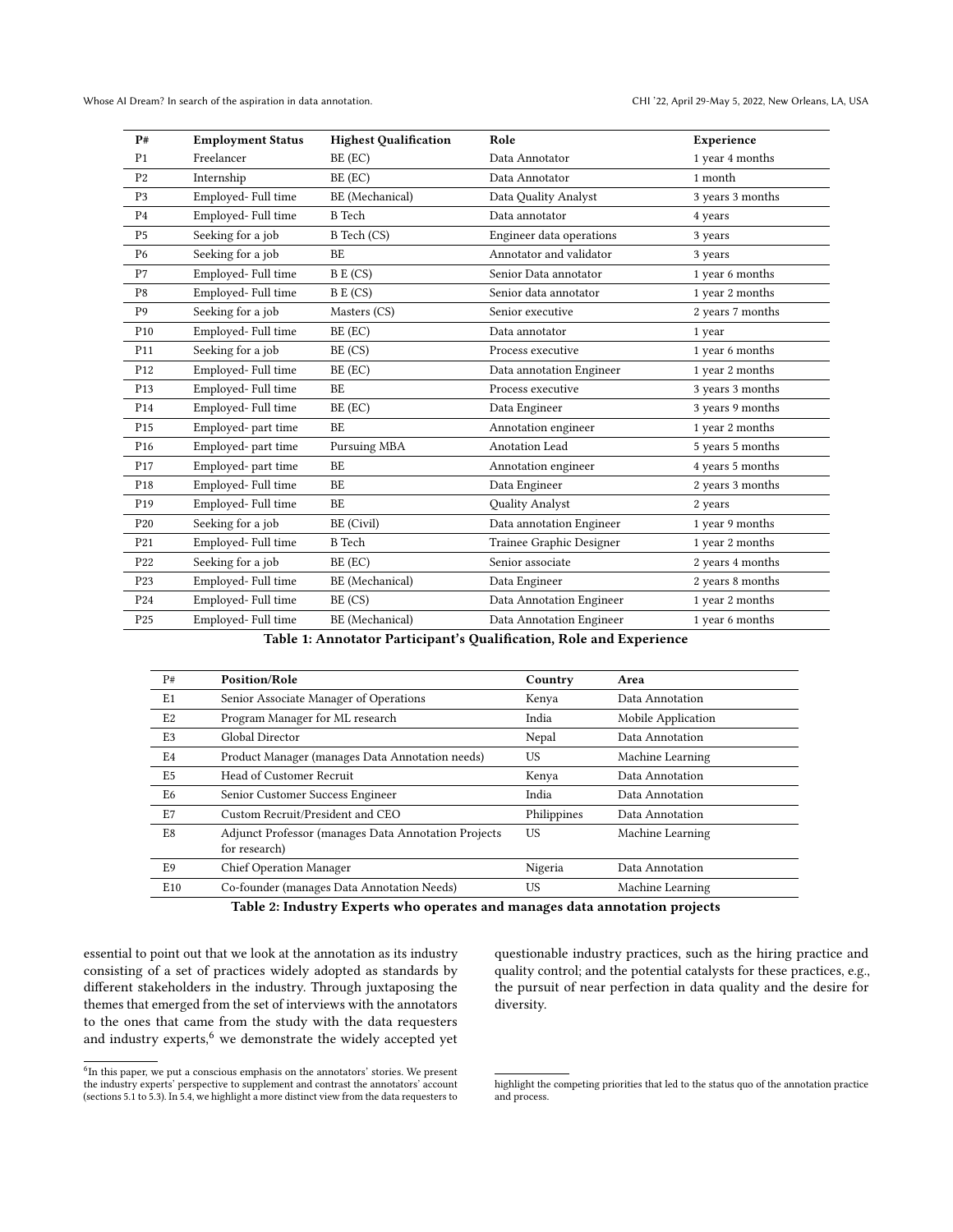| P#              | Role                   | Country   | <b>Nature of Work</b>        | <b>Annotation Type</b> |
|-----------------|------------------------|-----------|------------------------------|------------------------|
| R <sub>1</sub>  | Programme Manager      | US        | ML Product Development       | Text, Image            |
| R <sub>2</sub>  | Research Scientist     | Israel    | Research                     | Text                   |
| R <sub>3</sub>  | Research Scientist     | UK        | Research                     | Text, Audio            |
| R <sub>4</sub>  | Product Manager        | Israel    | Research                     | GIS Data, Image        |
| R <sub>5</sub>  | Consultant             | US        | ML Product Development       | Image                  |
| R <sub>6</sub>  | Technical Lead         | <b>US</b> | ML Product Development       | Text, Image            |
| R7              | Technical Lead         | <b>US</b> | ML Product Development       | Image, Text            |
| R8              | Product Manager        | US        | ML Product Development       | Text                   |
| R <sub>9</sub>  | Professor/Entrepreneur | <b>US</b> | Research/ML Product Develop- | Image, Text, Audio     |
|                 |                        |           | ment                         |                        |
| R10             | Head of NLP            | UK        | ML Product Development       | Text                   |
| R11             | Data Scientist         | <b>US</b> | ML Product Development       | Text, Image            |
| R <sub>12</sub> | CEO                    | <b>US</b> | ML Product Development       | Text                   |

Table 3: Practitioner in AI/ML whose work depends on annotated datasets

## 5.1 Becoming an annotator – a gateway to AI?

5.1.1 The recruitment. The first thing that stood out about our annotator participants was their qualifications. All twenty-five annotators we interviewed had undergraduate degrees in B Tech or BE (i.e., technology and engineering), several majored in computer science, one even had a Master's degree, and one at the time of the interview was pursuing an MBA degree. Although Ross et al. [\[48\]](#page-15-21) showed that the crowd-workers from developing countries are more likely to have a Bachelor's degree, we were surprised by how well (if not over) qualified the annotators are. We picked this pattern from the recruitment stage and probed our participants during the interview to understand whether this was a selection bias – that the recruitment agency we collaborated with was only looking for participants with Bachelor's degrees. As it turned out, this was not a bias introduced during the participant recruitment process but a status quo of the annotation industry in India— having a Bachelor's degree is a mere entry requirement to become an annotator with the annotation companies. Interestingly, the emphasis on a higher educational background is valued over having relevant previous experiences. When asked what the requirement was to become an annotator, whether the relevant previous experience was either necessary or desirable, all of our participants reported no previous experience required to get their first annotation jobs but having a bachelor's degree in technology or engineering is a must. Having such a high entry bar in regards to educational background is not unique to the annotation industry in India. Our interviews with the industry experts revealed that this is a common practice among annotation companies in Nepal, Kenya, and the Philippines too, as one of our experts put it

Most of our hires would have an undergraduate degree. We hire them directly from the campus, some might be still doing their degree, but that is okay. Bottom-line is, they will have to have a high school diploma at the very least and good, good at what they do. (Expert 2)

This is echoed by Expert 1, who provided us with a potential explanation for insisting on requiring undergraduate degrees. For the company, this requirement serves as a short-cut to effectively filter

out candidates that do not meet the literacy requirements – reading and writing literacy in English to comprehend and complete tasks, computer literacy to operate the devices and tools for work, and the digital and technical literacy to grasp and contextualize what their tasks mean to the systems dependent on the annotated data. What appears to be a 'short-cut' for the annotation companies significantly narrowed the access to the employment generated by annotation. The access is not defined by the ability of the potential worker but by the convenience and interest of the annotation firms. Additionally, at times, having previous experience in annotation was seen as a disadvantage because experienced annotators would expect higher pay. As one of our annotators explained her struggle to get employed as an experienced annotator:

> oh, they won't prefer the experienced people, they prefer for freshers itself, so that they can pay less for fresher. Experienced people will also get hired but it depends. Here they took experienced [annotators] but only for two months. Like the project is only for two months, so they hired experience so that they can give how much they want, but for long project I don't [think] they hire experienced. (P15)

However, the fact that the job as an annotator required no previous experience was appreciated by the first-timer annotators.

Like it's easy compared to other technologies and all and it is like there's no risk factor in this and like I like to do is job. It's easy to work without any stress and all. No need of any other knowledge much knowledge. Just the basic thing you need like computer knowledge and little bit of the ... what the client needs based on that we work. (P4)

Since it is not required for the prospect annotators to have previous experience, many took annotations as their first employment after graduation. From the interviews, we learned that usually, there are three common paths for a potential job seeker to come across annotation jobs – campus recruitment organized by the annotation companies each year, online job search, and internal referral. Out of the three paths, the referral was the most common way for our annotator participants to find their employments at the time.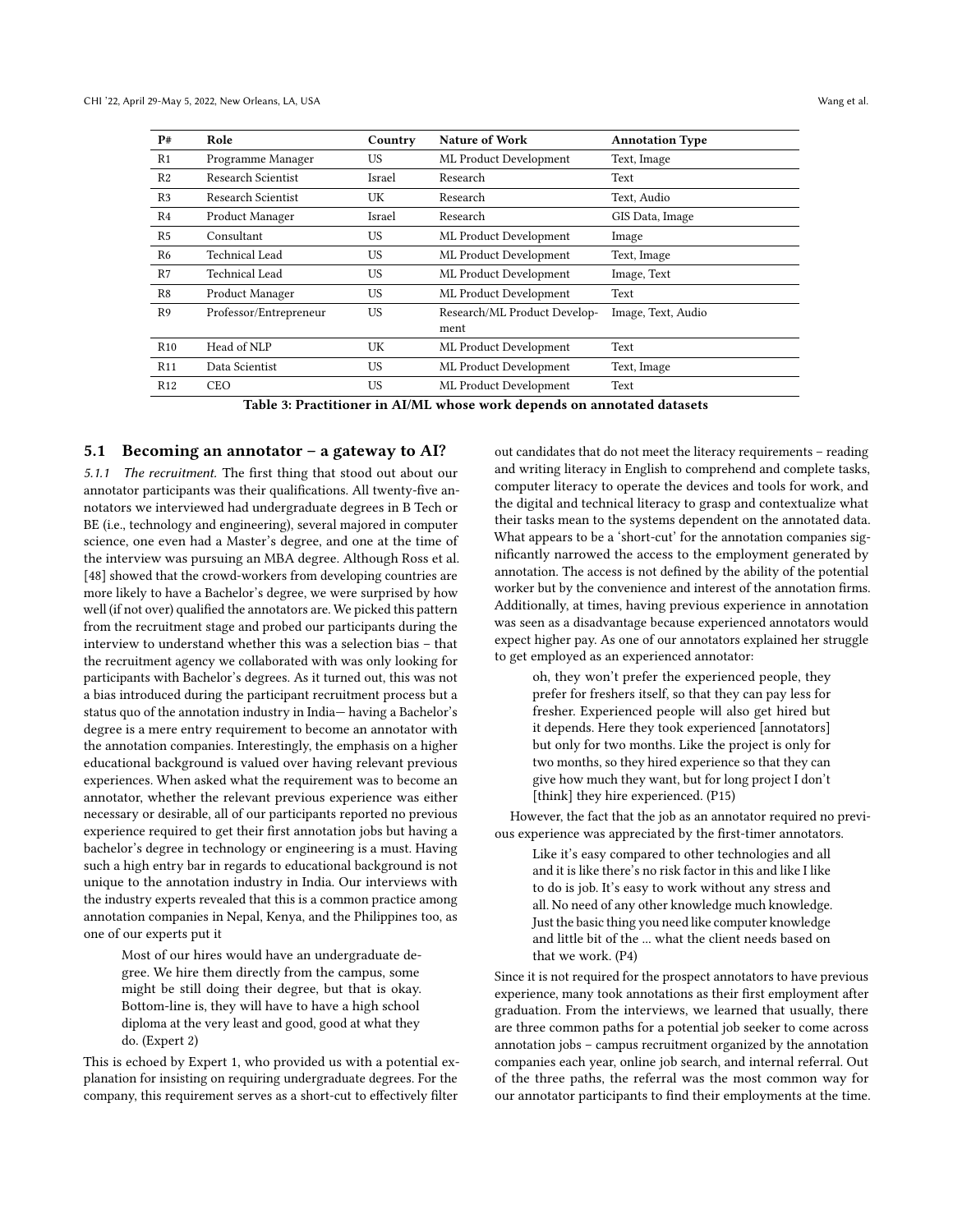Nearly half of them were referred to their companies by a friend, a classmate or alumni. What's particularly interesting was that when asked about the motivation behind joining the annotation industry, almost all of our participants  $^7$  $^7$  expressed their excitement and desire to be part of this new industry that is part of the AI boom happening in India and this is also a gateway for them to be connected to the global AI market. As one of our participant said

I heard like this was the upcoming booming technology. It was new technology like in India for data annotation thing. It was like just a new thing. So I thought like it may be like, it has some growth in annotation. That is why I joined this. A few company has annotations. (P1)

What made this AI boom more convincing and attractive was that rapid growth was not just seen in flashy marketing material. It was witnessed and experienced by our participants. As P19 noted, the number of annotation companies in the little town on the west coast of India, where he lived, grew from 2-3 when he started to 6-8 after only a year. To him (or to any), this was the sign of a growing field. Another noted the quick growth of the company he works for as the project intake increased and project portfolio widened,

It depends, means a project, like first they only started with a traffic light marking. Later, they got the project from the same client as pedestrian one marking then, then sign marking and some computer graphics like some other computer graphics project also there, and so the amount of data coming is very very large. So only few people can complete that data in a particular time, so they increase the head count. Some hundred were added.

The newness and the promise of a bright future that comes with the shiny new tech industry attracted our participants to become annotators. However, this narrative around AI, annotation, and technology (autonomous vehicle in particular) at large is purposely crafted and marketed to the annotators. More than half the annotators we interviewed were drawn initially to annotation because of its close connection to AI and ML, that it is fundamental to building the future of 'driver-less cars chauffeuring people around'. P10 recalled that during his interview, he was asked what autonomous driving cars he liked, in addition to the questions about how tagged images can be used to train the models autonomous cars depend on. As this advertisement depicts, a typical annotation job post portrays the job as a well-paid, reputable, and noble part of this more significant industry, a great company, and a fancy AI dream (Figure [1\)](#page-6-1).

Generally, there were multiple rounds of interviews. First, there were interviews where the prospect annotators were introduced to annotation, and some were interviewed to perform example tasks to test their ability to interpret the annotation requirements and execute them. What is particularly interesting is that, in addition to the more related to annotation, there is a technical round where the prospect annotators are interviewed for their technical capabilities i.e., writing codes in various programming languages (e.g., C, Java, and Python etc). Some participants were made to write elementary

<span id="page-6-1"></span>

Figure 1: A typical annotation job advertisement in India [\[33\]](#page-14-3)

C programs (check for even or odd). Others were hired because they listed relevant skills like "CAD" on the job sites. Though our initial thought was that it might be a practice that a few companies in the industry adopted, to our surprise that this was not at all a unique practice to some annotation companies. Instead, this was a widespread phenomenon across all the participants and their companies. The technical round to test their coding ability during the interview has been normalized as industry-standard. Some participants explained that some open-sourced annotation interfaces might require coding ability to have additional extensions for the tasks at hand, though what is required to program these extensions is HTML or Python, rather than C or Java. We learned that none of our participants ever needed to code or program during their tenure as annotators. Many have mentioned that the technical teams would handle the software or interface design and development. However, by having a technical round, the annotator job appeared instantly to be more technical, and the selection process became more complex and rigorous at the same time.

5.1.2 The training process. Given that most of the annotators went into the field without previous experience or even knowledge about what annotation entailed, it made training an essential step for them to transition into being an annotator. We found two types of training for the annotators, orientation training for when they first joined a company and pre-project training for whenever they were assigned to a new project. Almost all the companies that the annotators worked for provided mandatory orientation training. The majority of the orientation training usually takes two weeks to complete, though there are two companies that the annotators worked for that provided longer training which lasted three to four weeks. During the orientation training, the emphasis was placed on getting the annotators familiarised with the tools, tasks, and processes. Depending on the company, the orientation training takes different forms. Some companies organized the orientation training as a presentation given by the team lead, some companies used pre-recorded videos, and some solely relied on the annotators to go through the training brochures on their own. According to the annotators, these training materials usually consist of samples of what data annotation requirements look like, a step-by-step guide on completing an annotation task (e.g., drawing bounding boxes on a pedestrian in an image), and how to interact and operate the tools for annotation (e.g., how to upload the data to the system, how to

<span id="page-6-0"></span> $^7$ apart from the one who was working at an annotation intern who also happened to be the only one working in the annotation for digital marketing at the time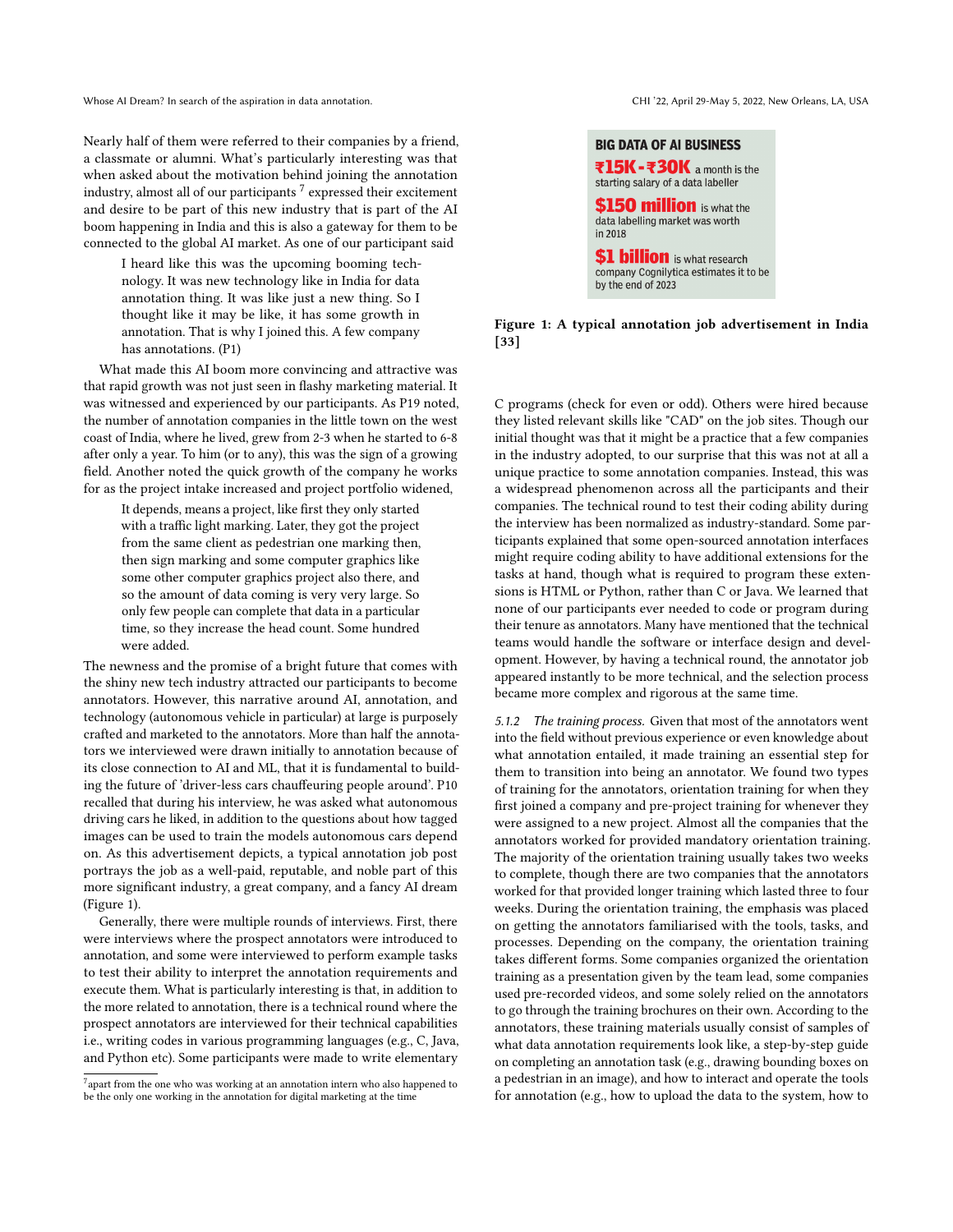use the interface and how to export the file). In addition to the more theoretical training, the annotators also need to take on practical training. Again, it is the learning process; the annotators will go through a data set demo to apply what they have learned from the training material in practice. The orientation training aimed to ramp the annotators up to the pace to handle actual annotation work. It clearly emphasized the practical use of the tool and how to get the work done.

> Training is like first time they show the raw data and they've these how to how to use the tool because the tool have lots of, uhm, loads of attributes and, uhm, means functions, uhm, like tool every time the tool is getting updated like that is the one thing. Then they also teach how to tag the object. I know what we need to concentrate on annotation time and how to start the annotation and yeah like that. (P19)

Although the emphasis on the connection between annotation and AI was central to the narrative to get the annotators on board, during the orientation training, there was little mention of either the AI or its dependency on the data the annotators were to work on. As our participant noted,

They just give me the brief introduction on how the machine works and how the deep learning works. They give you more information on how the image segmentation [an annotation technique] works then image like... how to split frames [in a video]... and a little bit knowledge of machine learning. (P3)

The orientation training covered the general knowledge required to complete the tasks, and due to the diversity of annotation tasks and the speed at which annotation tasks, techniques, and tools evolve, the training material is often out of date by the time it was delivered to the annotators. Hence, it was not a surprise that some found it redundant,

like, it's easy and no need of training and just, just required detailed manual instructions only that is necessary and the tools which they want us to use. (P1)

Detailed instruction for the tasks at hand provides more value than the training materials. The skills required for data annotation for different projects were ubiquitous, and once the annotators had experience with one project, they could do another project.

Actually, the only thing we want is the detailed eye, and interested in the tool and the techniques. if we actually annotation, how they using some three four techniques like bounding box an notation, semantic annotation and cuboid annotation polygon annotation. For means they are marking like a traffic signs traffic signals pedestrians. So for each project either issues bounding box annotation or semantic annotation. So if we worked in one project we can also do another project also. (P19)

As the quote demonstrates, though the training can be helpful, the implicit and tacit knowledge they take from one project to another as they gather more experience. The annotator then gave a specific example of such tacit knowledge.

I found that... if we get an image [folder]. We like tag first image then next second image. Actually. That is the wrong way, first thing you notice the entire images, entire images in that folder and if we get one image, we have to check means we have to we have to analyze that image like from my point of view start from left to right or right to left then only we can

He summarised through experience that the specific procedure guarantees better output and quality. This is tacit knowledge essential to the annotators' work yet not included in the orientation training. Another annotator shared proudly that it took him two weeks to figure out, on his own, all the keyboard short-cuts in the software his company used to perform annotation tasks. This discovery dramatically improved his productivity. Though crucial to one's productivity, the software short-cuts were not part of the orientation training.

reduce the mistakes. (P19)

The pre-project training before each project was where this kind of tacit knowledge could often get passed from one annotator to another as it was often led by the team lead or project lead at a team level. The purpose of this training was to get the annotators instructed with the specific dataset and requirements for the project they were about to work on. This training was relatively short; it usually takes a few days to get all the annotators on the project up to speed with the annotation guidelines and the data. Companies sometimes skip the pre-project training to compress the project time to impress the client (this was particularly true to the companies that praised themselves for turnaround speed), especially when the project was under a time crunch and extra workers were dropped halfway in order to speed up the delivery process.

That was not like training thing. Just we used to sit with the one who was working there also the new joiners . But they also had the same training and we used to absorb everything. (P15)

Joining mid project means no proper training, the training was done through sitting next to the experience annotators on the project and observe. (P22)

Though training is essential to the annotators' work, under the enormous delivery pressure, the step often gets omitted to save time. However, as we learned from the annotators, skipping the training can be counterproductive. As the knowledge transfer from the organization to the worker and among workers regarding procures, protocols and tactics are the cornerstones of annotation quality and productivity. Compared to the client's request, the annotators' interest remained secondary to the annotation companies. The data quality is regarded as a set of measurable performance metrics, i.e., accuracy rate.

#### 5.2 Being an annotator

5.2.1 Day in the life for an annotator. An annotator usually spent 8 to 10 hours (sometimes 12 hours) daily working on projects. However, through the interview, we learned that the working hour is not the hour spent in the office but rather the hours spent on tasks, which indicates the actual working hour was likely more protracted than what the annotators reported.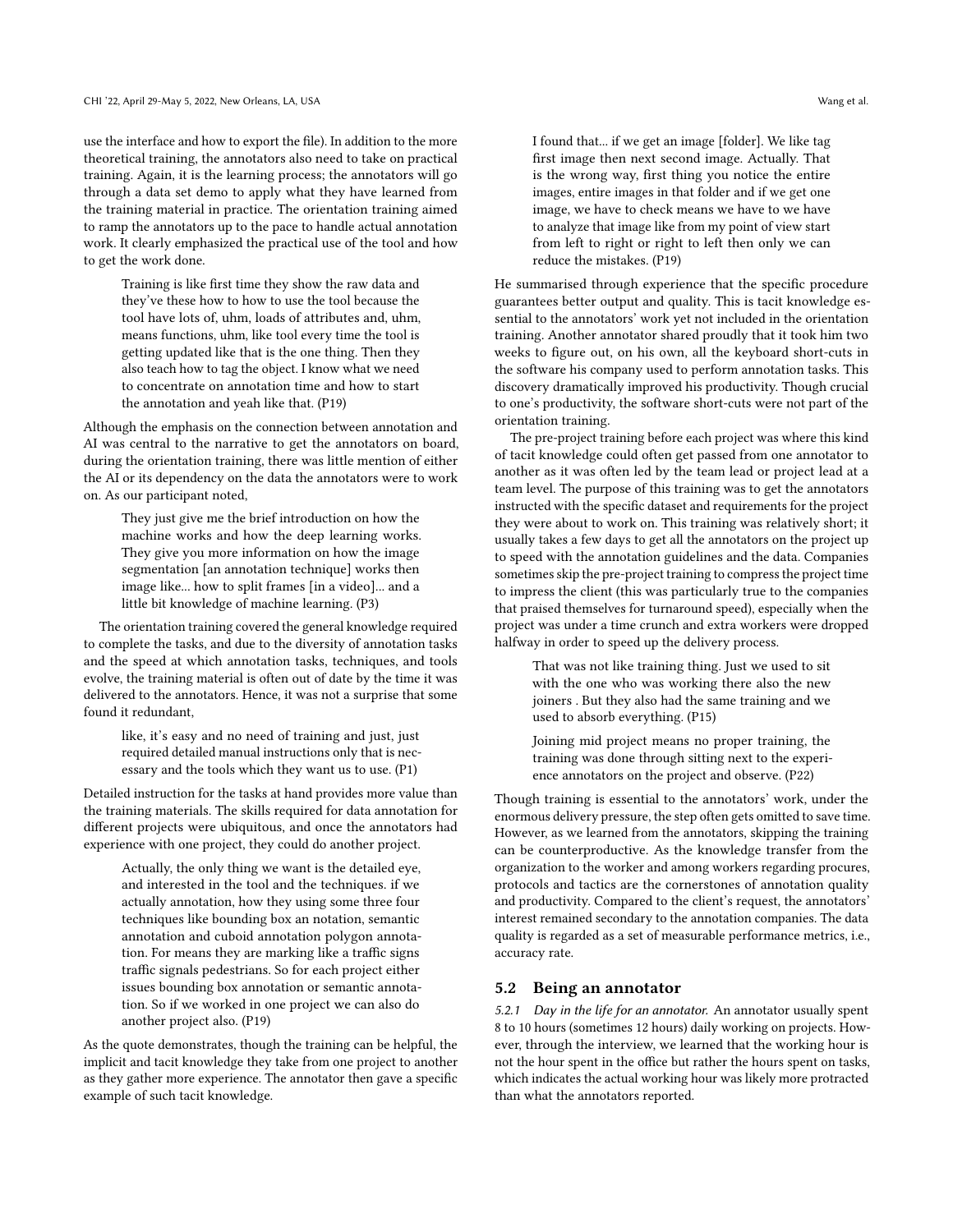It was 9:00 [am] to 6:00 [pm] before [in the previous company], but here [in the current one] also the timings has a 9 to 6 itself. But somewhat work pressure is the know like need to deliver the project early. So it takes 10 hours, 11 hours. (P15)

When we asked whether the annotators were compensated for extra working hours, they all said no.

All except two of our annotator participants worked on-site in their company offices or on their client's premises prior to the pandemic lock-down. By the time of our interview, almost all who had previously worked in an office who still had an annotation job had returned to their offices (this was before the deadly second wave hit India). Their day typically started with a status check led by the team or project lead, either as a meeting or through an email. Firstly, they reviewed any pending tasks from the day before needed rework or completion, then the lead handed out the data of the day waiting to be labeled to the annotators and walked through the update related to the tools and attributes. After which, the annotators would begin their day of work on the data sets to meet the daily target set by the company. The annotators first familiarized themselves with the data set and the annotation guideline. Then they began annotating each image, a frame of a video, or a snippet of text according to the instruction, e.g., identifying the object or keyword and assigning attributes to them. Before the day ended, a quality analyst would collect all the data from the annotators and check for quality. The errors and feedback (i.e., issues that were not mistakes but poor practices) highlighted during the quality check will be sent back to the annotators as pending tasks to complete the first thing the next day and incorporate in future work.

Apart from the only freelancing annotator and the annotator intern, every annotator we interviewed worked with a laptop provided by their employers. These laptops were usually under close control by the employer apart from the websites and soft-wares deemed relevant to their work, such as Microsoft Teams, Google chat, and WhatsApp in sporadic cases. These communication tools are vital to the annotators as they were the primary venue where they usually raise quires regarding the task, the tool they use, and other work-related issues. Even though most companies prohibit personal communication tools such as WhatsApp and Facebook Messenger for work, it is common for annotators to create WhatsApp group chats for work.

We are connected on WhatsApp and we have a group, we all the, all the labelers and our seniors for are there, [through] which we are connected and if we get any difficulty facing you regarding the server, regarding the labeling or anything. If any issue is there then our seniors are there and they are very sweet and they totally help us. (P2)

The access to unauthorized websites or soft-wares was blocked, making it nearly impossible for them to use their laptop outside work or working hours for other purposes. The annotators often had experience with a wide variety of annotations tools, ranging from open-source tools (e.g., CVAT, Data Turks and Labellmg, etc.) to in-house tools developed by the annotation company to client tools. From both the interviews with the annotators and the industry experts, we realized that more data annotation companies

<span id="page-8-0"></span>

Figure 2: Organisational Hierarchy In Annotation in Indian Companies

started developing their annotation tools (some with data analytics features) to provide data annotation as an end-to-end service.

5.2.2 More than technical. The process of data annotation, during which the annotators work to assign meanings to the images, texts, and audios, might be technical. However, we contend that data annotation is more than technical, that it is a systematic exercise of organizational structure and power (Figure [2\)](#page-8-0). This is consistent with what Miceli et al. [\[38\]](#page-15-12) have observed in the data annotation companies in Argentina and Bulgaria.

As mentioned in the above section that the annotators had to meet a target (often daily and in some companies weekly) in terms of both the quantity (i.e., target rate) and the quality (i.e., accuracy rate) of tasks. The daily target rate is not a randomly assigned number. Often it was the team lead based on the past project experience to decide the daily target rate considering the turnaround time requested by the client. Another way to set the target rate, in general, was to find an average task completion rate among annotators. There were two popular ways of target setting. The first way was to find the best-performing, average-performing, and worst-performing annotators (based on the past performance on speed and accuracy) to work through a random sample from a new set of data. The target rate would be the average quantity of the tasks completed by all three types of annotators in a set time (an hour or a day).The other way was simply sending the sample data out for annotation to a team of annotators and taking that average. Given the average completion rate being set as the target, while there were annotators who exceeded the target, there were annotators who would inevitably struggle to meet this goal. Either way, the annotators did not get a say in a reasonable daily target rate. To make the matter worse, a common practice among the data annotation companies was to increase the target as soon as most of the annotators were able to hit the rate.

Per day, it was initially not fixed and often that one week 30, and again, the next week is 40 again 50. 65 was the last. 65 images was target, but for QC it was 250 images. (15)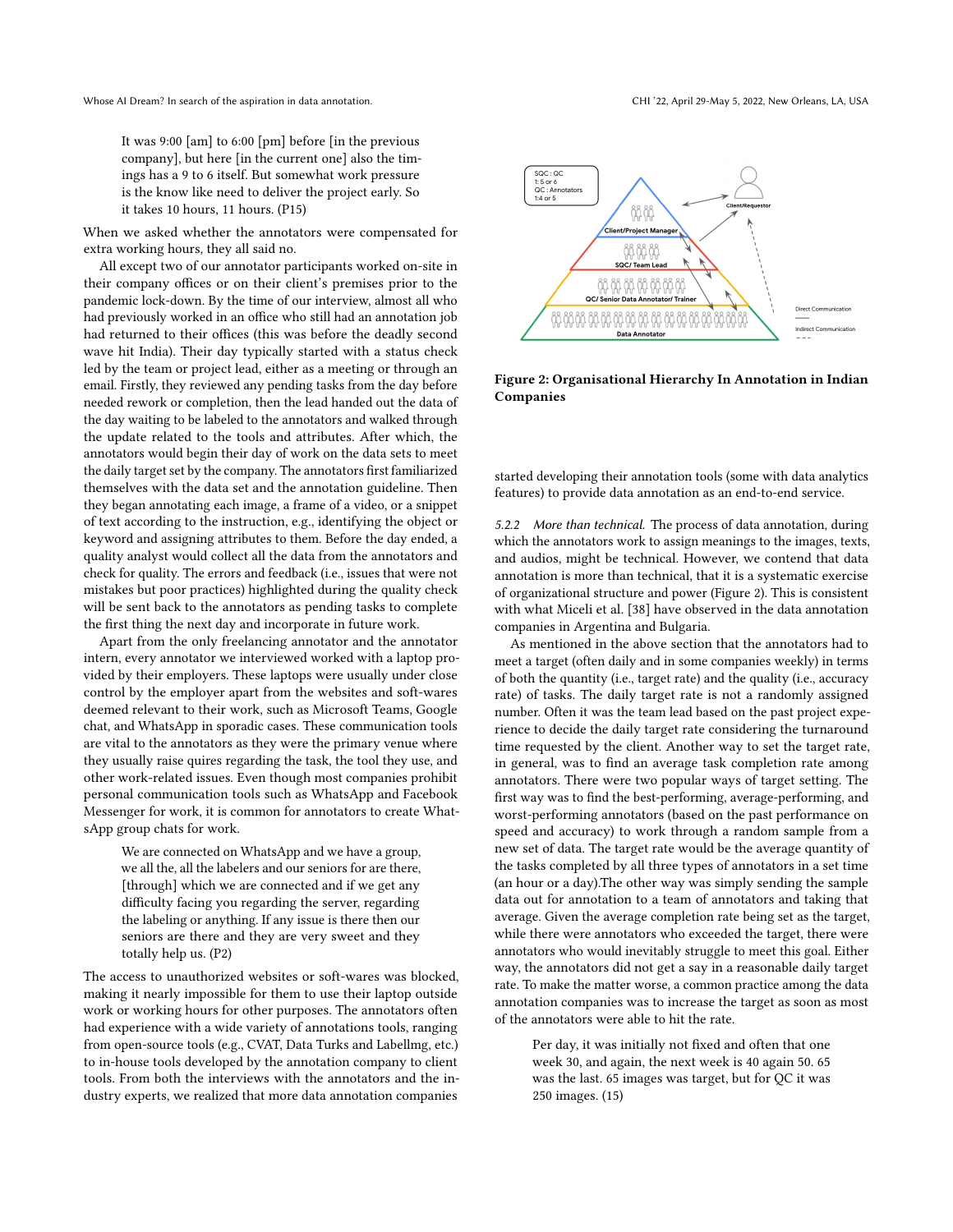As our participant noted, as the average annotators chased the ever-increasing target rate, the rate for a quality analyst was stable though considerably larger. It is worth pointing out that the rejected tasks from the day before that required reworking were out of the daily target count. Meeting this target was a norm among annotators and taken for granted by their companies. For the annotators, it was not a matter ever up for negotiation. Many were taken aback when asked what would happen if someone did not make the target. As P15 explained, "Nothing, like they don't say anything but it will be assigned for us now, so we need to complete." As for the excellent annotators who consistently meet their target, their efforts would be acknowledged in appraisals in meetings or emails; there were no other rewards or bonuses.

Delivering high-quality data at the lowest cost possible is at the core of many annotation companies. [8](#page-9-0) Being able to ensure the annotation quality is key to annotation companies proactively. Wang et al. [\[57\]](#page-15-15) also noted the companies' proactive monitoring of work quality. Organizationally, there were three quality control lead levels: quality control analysts (QC), senior quality control analysts (SQC), and the client or project manager. QCs were required to check every single attribution in every file from the annotators. Generally, in one annotation team, the ratio of QC to annotator was 1:4 or 5. After the QC completed the first round of checks, SQC stepped in (at some companies, the team lead played this role) to double-check the quality by random sampling the annotated and checked data set. Finally, the project manager performed the last level of quality control before 'shipping the data'. Usually, after these three rounds of quality control, the accuracy rate before the data shipping was around 98%. Valentine et al. [\[56\]](#page-15-22) suggested that establishing organizational structures improved the task process and productivity. Some annotators (P19, P23 and P14) reported that their companies pushed this even further to zero error rates.

If you are making some mistakes then higher people don't accept, it affects their mood. (P23)

Like yeah, it depends on clients also for accuracy thing. Like if they expect more no we have to give. (P14)

Technique-wise, there were also automated checks in addition to the manual quality check. Both the annotators and experts noted that the right combination of manual and automated checks could drastically improve the accuracy rate and productivity. For instance, using a script to check for missing bounding boxes or attributes automatically and wrong attributes allowed the QCs and SQCs to manually check for, say, the size of a bounding box, which is more of a best practice issue than an accuracy issue. Additionally, these layers of quality checks, especially the ones done by humans, were essential to catch the human errors from the annotators and vital to catch errors caused by the annotation tools. For example, P 19 noted that the annotation tool would shift the bounding boxed out the place before it finally crashed. This was an error that the script could not catch, but a QC who knew about the occasional crashes would keep an eye on it.

At times, the annotators reported issues they encountered working with the client tool or their in-house development team. Though

the SQC or the team lead often mediated this, the annotator reported up the chain following the hierarchy. Issues with the tool they worked with were common. They ranged from random crashes to missing attributes  $9$ ; from the lack of support in the tool for the precision required to the format errors that'd occur during exporting annotated images. Two annotators commented that the tools from the 'first timer' clients would require many updates and subsequently more back and forth communication. Even though some tools included features for the annotators to raise the issue or share it with other annotators to search for a solution, the reporting and discussion regarding issues remained in the communication tools separate from the annotation tool. Screenshots were often used to provide context to the issues they raised. Only the issues that could not be resolved locally among the annotators, QCs, and team leads would reach the clients. The responses from the client-side were communicated down the pecking order, that "it will be explained from project Lead to the all the labelers" (P15).

5.2.3 Too good for the job? Our annotator participants shared a somewhat mixed view of annotation. Some, although critical, still held a positive overview of both their jobs and the industry, but for some, they became more disillusioned as they worked. The more disillusioned ones were disappointed mainly by the dissonance between the narrative of a fancy new industry and the often tedious day-to-day work. As some voiced,

Anyone can do it, a 6th grader can do it... with some training, it's not difficult. Same thing over and over. (P8) No changes, each and every single day. (P7)

The repetitiveness and tedium of the job were noted by many. However, not all of their concern was on the monotony. Some were more worried that the lack of diversity in their portfolio would negatively impact their future employability.

> Technique is a technique, so if we learn more that will be good for our career... I didn't feel anything bore, but actually semantic segmentation is taking much time.

As it was not just Having exposure to a wide variety of annotation tasks, industries and techniques increased the likelihood for an annotator to go independent and their chance of getting hired by the next company. This promised one the 'sense of control' over their career, which is why P1 chose to become a freelancer. Annotators who worked on a diverse range of projects spoke fondly of the rotation between projects in some companies every a few months. The diversity in the projects provided the annotators more than the professional exposure they needed but sometimes a lens through which they were able to see the world. For example, P7 shared how much she enjoyed the video annotation project where she could see snow! However, working on a variety of projects is a luxury that was not the case for many.

The stress to meet the sometimes unrealistic target is another common cause for the annotators to feel dissatisfied.

So much of work pressure. Like they wanted to deliver the project early. So it was quite a lot of work pressure. (P15)

<span id="page-9-0"></span><sup>8</sup>Quality and cost are the top two priority for ML practitioners, we present this in detail in section 5.4

<span id="page-9-1"></span><sup>&</sup>lt;sup>9</sup>For instance, the attributes were required by the guideline yet not in the tool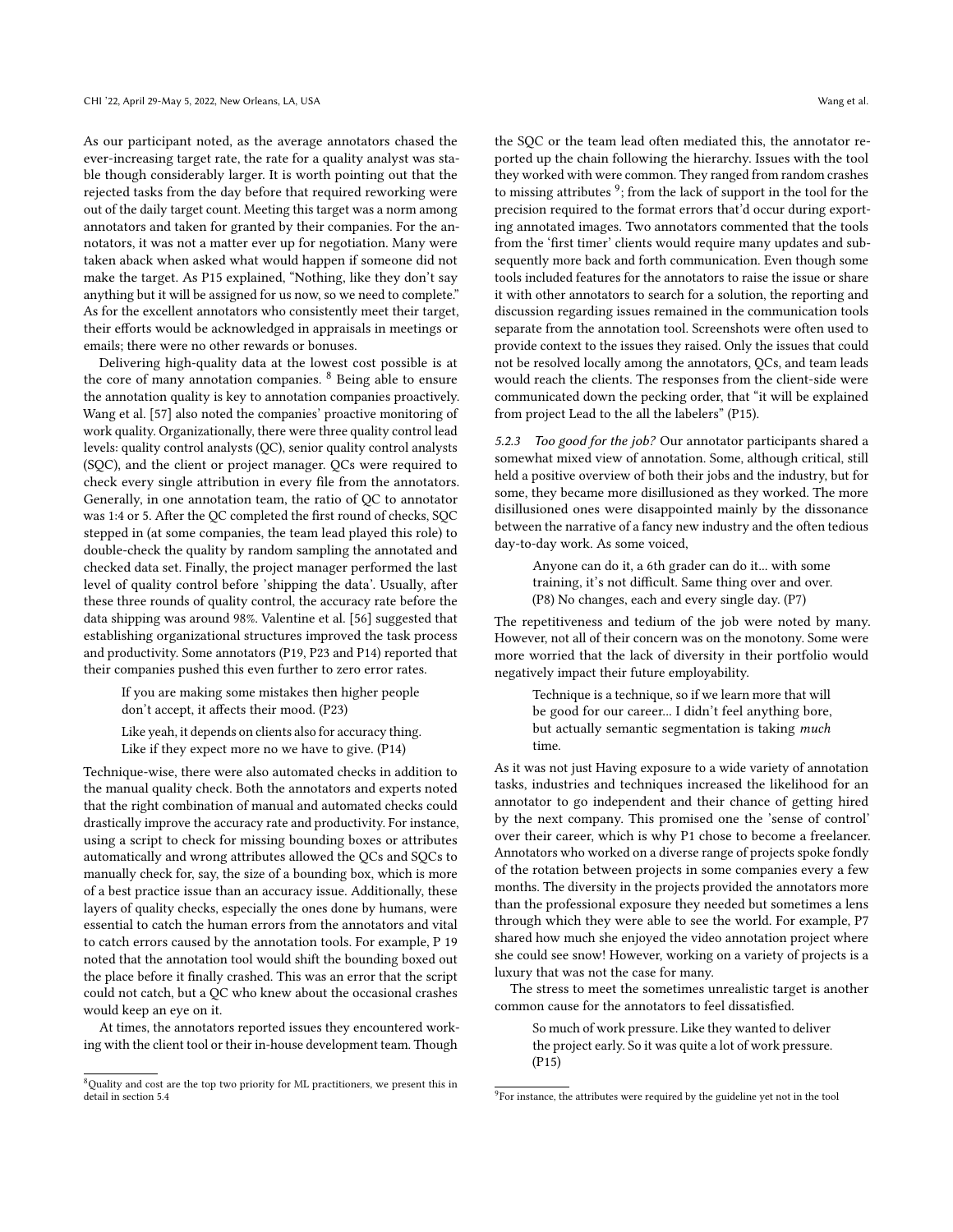Multiple annotators during the interview expressed their preference for 'easy tasks' that the tasks that took less time to complete were 'good tasks'. This preference was not due to laziness. Instead, it was a direct result of the often unrealistic target rate!

So sometimes we can't reach the target, that is the issue in semantic segmentation... semantic segmentation is like pixel labeling, like we have to mark everything in that images like trees, roads sidewalk like everything, depends the project, but we have to tag it precisely. (P19)

Regardless of the clear difference between the two annotation techniques' efforts, the target image/frame rate was the same. The lack of clear instructions, low quality of the raw data, and the poor usability of the tools were the three leading causes for the annotators to miss their target on either quantity or quality that were also not entirely in their control. Their feedback rarely made it through the reporting chain and was addressed or implemented. P19 was the only annotator who shared a positive experience where his design suggestion to the UI of the client tool was adopted. He suggested adding a 'magnifying glass' icon to the UI, so it was more intuitive for the annotators to enlarge the otherwise small image they needed to annotate. More often than usual, the annotators' input was overlooked, especially when the annotation itself. P23 gave us an example when they were required to label the grass by the roadside. Upon submitting the annotated data, the client rejected the work because the dry grass was not separate from gravel, which was not part of the initial guideline. Depending on the image quality, it could be challenging to tell the dry grass from the gravel. The annotator explained that if the images were captured during the summer when the grass was drier, it could tell the difference, but their annotation had to cover all seasons. He was particularly frustrated when he discovered such fine detail would not have mattered in some cases. For example, for autonomous cars, there is a safe distance of 30cm between a detected object and the car. So when there was a visible fence in the image, there was no point in labeling grass from the gravel as the car would not be near it. This feedback was dismissed, and the motivation behind the feedback was regarded as pure laziness. These annotators were tested and hired for the technical ability to comprehend the AI and ML projects their data contributed to. However, ironically, it was not valued when they posed questions based on their understanding of ML and experience as annotators.

If any object doesn't not belong to any class, there is a subclass called, no class, we tag that as no class actually. It is not... it doesn't means it's right. It's like the criteria from the client up to their liking. (P17)

For a machine to be able to see as a human, annotators have to see from the lens of the machine, make sense of the sight and label it accordingly. Unfortunately, the accuracy is often lost in this process that's not in the control of the annotators, yet they are the ones being blamed for the low accuracy and had to bear the consequence of it.

## 5.3 An annotator's aspiration

More than half of the annotators we interviewed saw data annotation as a preliminary job to becoming an engineer in AI and ML

before entering the field. They soon understood the distance between annotation and ML. Despite the dependency AI and ML have on data annotation, at an individual level, the knowledge, skills, and experiences the annotators acquired during their tenure on data did not translate to what was required to become an ML engineer. This realization was what essentially made many of them stay on. We found that everyone, the annotators, experts, and requesters talked about the importance of 'having the right expertise'. However, there was no consensus on what qualified as expertise and what made the 'right'. The current articulation regarding an annotator's expertise was either a set of annotation techniques they mastered or the annotation tasks' domain. However, having experience annotating medical images does not make one a medical professional. The difficulty for them to break into the more technical side was real. Expert 1 estimated that roughly 10% of the annotators could take up more technical roles (e.g., software engineers and data analysts). However, we suspect the actual number was fewer. Only one out of the twenty-five annotators we interviewed made it into data science. This was not because of his experience as an annotator but rather the online courses he had taken on data analytics. When we asked our industry experts where the annotators would go, it was clear that the experts did not quite know. Though Expert 1 and 5 shared some anecdotal examples of previous annotators who were able to use the "capital" they accumulated working as an annotator to start their own small business (such as grocery shops), and some took the "experience and training" from the annotation companies and became freelancers. On the other hand, our annotators shared the other side of the story that was not as straightforward to go freelance. Experience-wise, lack of project diversity did not provide the competitive advantage they need, and the practical training in using annotation interfaces did not always transfer from one tool to another.

Annotation is a trade that indeed attested to 'practice makes perfect'. According to our annotators who had moved up the ladder once in a firm (22/25) and those above the annotator level (13/25), the promotion from annotators to QCs typically after six months, and one was promoted after only three months into the job. People quickly moved up the job ladder from annotators to QC and from QC to SQC. However, very few made the next promotion above SQC (2/25). The glass ceiling in annotation was low and fast to reach. If not moving up, then they would move around. The retention rate is not high. All eight industry experts who managed and operated data annotation companies confirmed that the annotators typically stay for 12-18 months. <sup>[10](#page-10-0)</sup>. We contend that the current compensation system was not designed to keep annotators. P17 shared that her biggest frustration with her job was that there was no annual increment to her salary regardless of the companies she worked for. The salary increase happened only when they moved up the ladder. Thus, there was little encouragement to stay for the annotator who did not move the ladder. The aspiration to a normal career progression or stability in annotation was struck hard by the reality.

<span id="page-10-0"></span> $\overline{{}^{10}\text{Expert}}$  6 provided a particular interesting note, that in his company, the in house annotators in their US offices had been there for more than three years and one even had tenure as old as the company which was five years. While the annotators through third party were always changing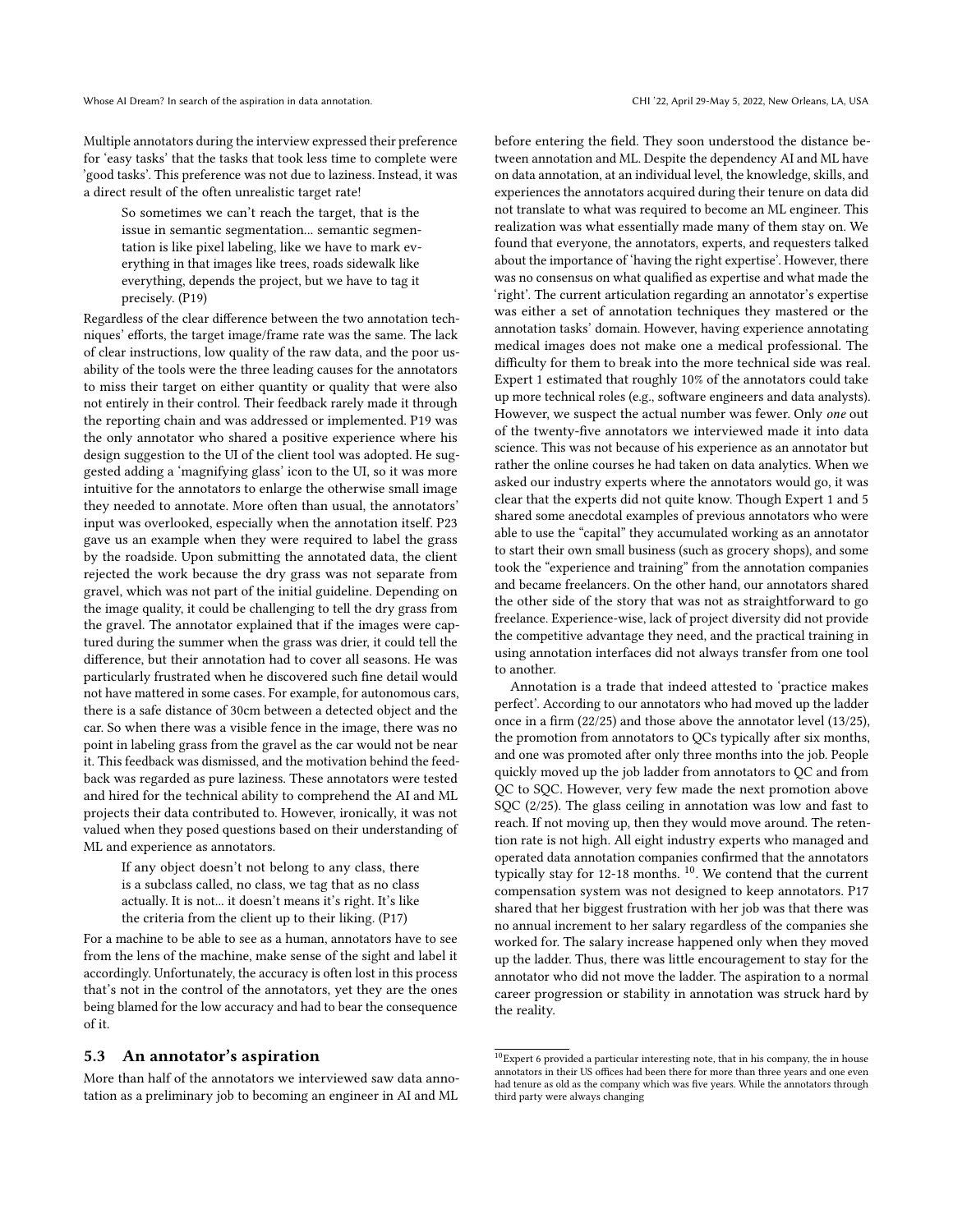No, I don't want to work in this stream again. Like it is not safe... stable like, oh the project may end anytime and we will not be having the work. I like... it is not stable as other profiles. Like if they have the projects now they will be hiring lot of people's for that. Once the project has ended, they won't think there is no second thought of how continuing with the employees they were directly fire them off. (P15)

The pandemic added extra pressure. With 32 million Indians knocked out of the middle class in 2020, India contributed the largest share – about 60% – of the total global decline in the middle class during the pandemic [\[34\]](#page-14-34). As one of the worst-hit countries by COVID, this does not surprise. However, this is the reality that these annotators live in. Pursuing one's aspiration is pure luxury, as it requires additional financial and time investments while their livelihood was subject to changes often beyond their control.

Due to this pandemic situation the company lost the project, and the company got shut down, then for two to three months I was not worked. (P22)

Actually my first organization I lost my job in this this current situation after two months. I later I placed here. (P15)

At the time of our interview, about a third of our participants had experienced a job loss due to the pandemic, three were able to find another annotation job, and five were still job seeking.

Regardless of the hardship, most of our annotators shared a relatively positive sentiment towards annotation. They were very aware of their incremental contribution to AI and ML, and they took great pride in what they did.

Before like we are not their data annotator, we can't... they cannot do something like machine learning. AI systems also not working without data so that same we are too proud of us, we are giving... that that much quality and that much productivity. P16

Machine learning and AI system so we can't move without data. So what I am giving the data so machine learning and AI system are working. Without data they don't work. So what I'm saying, like I'm proud of to there like data labelling work. P23

So it was an interesting thing and it was something like good to do because it is necessary. Like if some default is there then the car manufacturer will be like defect if based on the raw data is wrong. Then the machine will predict incorrect. So if it was like we need to do exactly what the given like zero, without zero percent error. (P1)

AI and ML promise to take away the repetitive, tedious, and dangerous work from humans, such as driving. However, it is currently at the cost of overqualified people performing tedious labor to build the AI dream.

#### 5.4 From the requester's perspective

All twelve of the ML practitioners we interviewed ranked the quality of the data and the production cost associated with it as the top two things they cared about the most. They were also the most

important criteria for these requesters to solicit a platform or a company to handle their data. There is a delicate balance between the requirement for high-quality data and the desire for a low cost that the requesters are fully aware of.

It makes a difference where you go, you know, if you go to a [crowd-sourcing platform] which is something that we use extensively, it's good for certain things, it's cheap, it's not good for other things. And then, you know, we have to go to a different place. And we use [name of a third party annotation company] for that, which is much higher quality. At a cost though, of course. (R8)

The third-party annotation companies' main attraction is the right balance between quality and cost. Additionally, the requesters were also very conscious about the resources and time required to manage the data production. The annotation companies offered services beyond simply getting the data annotated compared to crowdsourcing platforms. They provided the organizational structure to recruit and train the annotators, active monitoring and checks to ensure quality, and project management throughout the data production. To some requesters, the extra cost was worth it, as, after all, they are "engineers hired to build ML rather than managing the crowd workers!" In addition, the annotation companies helped them to address their previous concern with the lack of self-contained quality control mechanisms with the crowd-sourcing platforms.

The emphasis the requestors put on data quality manifested itself in rounds of quality checks at both the production and delivery end. The annotation companies tackled it with proactive monitoring reinforced through the organizational hierarchy during the production. The requestors created various technical solutions, the most common being scripts and plug-ins for automated quality control. R6, who provided their tool for data annotation, shared that their team would periodically embed random "hidden tests" among the ordinary tasks to get a sense of the annotators' average performance and catch "the ones that might be struggling". We have already learned from the industry experts that there were periodic exams on accuracy and speed to identify workers who might need extra training. However, the trust towards annotators from the requesters was not exceptionally high, and the fact that there was no direct channel between the annotators working the data and the requestors did not help. The data collection and data annotation process still mainly remained a black box for the requesters, i.e., they have little to no idea of who the annotators are, how they were trained, and how they carried out the tasks. Despite very few (2/12) regarded the interaction between the requesters and the taskers as unnecessary, more acknowledged that having more knowledge on the production of the data improves the overall quality (beyond just the one dataset but long-term collaboration). R6's company was the only one that actively shared the impact of the annotators' work with them, that R6 would update the annotators on the improvement of the model performance based on the data they worked hard on.

#### 6 DISCUSSION

Data annotation, in our study, is the process of sense-making carried out by the annotators who are hired as full-time employees,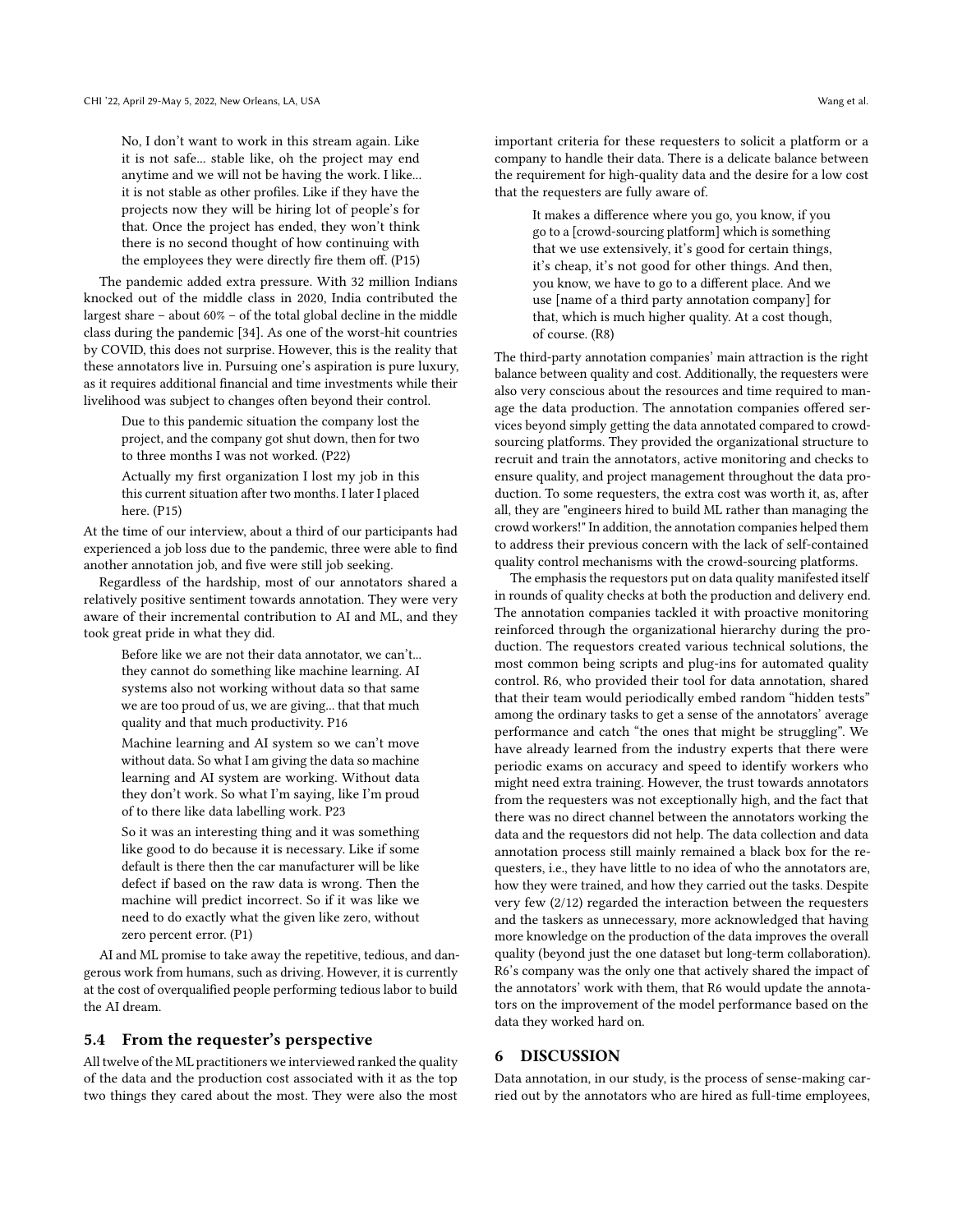with fixed salaries, embedded in well-organised working structures. Third-party data annotation as an industry emerged at the back of the continuous expansion of AI and ML systems into more domains (such as an autonomous vehicle), and the growing investments in annotation from states only catalyzed it [\[35,](#page-14-4) [51,](#page-15-3) [58\]](#page-15-4). Our research indicates that despite the rapid growth in data annotation as an industry, its benefit didn't serve the individual annotators. It did other stakeholders. The experience, working as an annotator tells a different narrative to the well-celebrated success story of data annotation. Data annotation companies draw on the growth of historically crowd-sourced tasks to provide an alternative for AI/ML practitioners to find workers with the right set of skills. This alternative allows the practitioners to avoid decomposing complex tasks into smaller piece works, finding suitable solo workers with the corresponding skills, and project managing these tasks. In order to deliver such services, the data annotation companies set up a well-defined role and follow a clear organizational hierarchy that is tailored towards managing the complexities and high client expectations. Rigid organizational hierarchy does deliver more than desirable results to the requesters (e.g., higher data quality and faster turnaround). However, it impacts both the interpretation of the data [\[38\]](#page-15-12) and the individual annotators. What is particularly problematic is that 'data quality' has been interpreted and measured as performance metrics i.e. accuracy rate. It speaks nothing to the skills the annotators bring or the perspectives they hold. Such a narrow interpretation of data quality is also detrimental to the dataset.

With the parameters of 'success' defined and decided, any scope for ingenuity is removed. Doing so eliminates nuances that might be beneficial to the dataset and the definition of quality. We found that our annotators rarely questioned the power that management and clients have over them in influencing their understanding of the data as well as their working conditions. Let us step through what this could mean in the specific situation that we have a very narrow idea on what it means to perform well that it is predetermined by the requesters in the Global North. There is little room for considerations and reflectections upon the misalignment between the annotators in the Global South and the requesters in the Global North. Additionally, none of them considered the technical tests during their interview unnecessary or unfair. They accepted the verbal appraisal and the promise of potential promotion as the appropriate rewards for excelling in their work.

We present implications for practitioners, researchers, institutions and organizations in supporting their aspirations while working with annotators. In line with what Dourish has spelled out in his seminal work, Implications for Design [\[21\]](#page-14-14), the merit of this paper and the implications we propose are not on trivial recommendations for design. Rather, this paper attempts to provide the sensitivity of the context that designs for annotations are taking place. We echo Dourish's argument that the focus on implications for design is misplaced, as it misconstrues the nature of the ethnographic enterprise. Such misinterpretation of implication misses where ethnographic and qualitative inquiry can provide major insight and benefit for HCI research. As the value of ethnographic investigations for design goes beyond the specific design recommendations [\[5\]](#page-14-13). Ethnographic research does not rule out design options, but it points towards the consequences of the design choice

that one makes [\[11\]](#page-14-31). It is to influence the design and development of computing systems by providing an in-depth understanding of how work gets done in practice in order to better support it. To sensitize designers and developers to the myriad issues that people who use technologies confront at both individual and organizational levels [ibid]. As we demonstrated, the annotation process presents a complex work setting. Before giving the annotators more tools, we need to understand the setting and the people, such as their aspirations and what they bring. [11](#page-12-0)

## 6.1 From crowdwork to organised employment

The trend that the traditional employment is slowly being 'taskfied', full-time employment is on the decline while task-oriented contractual hiring is on the rise accelerated by the platforms facilitating the match between a job and a worker [\[17,](#page-14-10) [28\]](#page-14-2). From our study, we noticed a different, if not opposite, trend in the field of data annotation – instead of leaning more towards crowd work and microwork through platforms, the industry is showing a steady preference for organized labor, hiring annotators as full-time employees. Annotation firms offer stability and the usual benefits associated with employment (leaves, insurances, equipment, and office) for as long as the employment lasts. However, this trend does not eliminate the downsides that are associated with annotation work previously experienced by crowd workers, such as the precarity of the work (that the average tenure is between 12-18 months) and the undesirable working conditions (the long working hours, the unpaid extra labor, the constant scrutiny, and monitoring). Adding to the complexity, offering clear advantages over hiring solo-crowd workers with the add-on service values, the participation of third-party annotation companies in the traditional micro task space would inevitably make the market a more competitive place for solo workers. We found that a contributing factor of the short tenure is to keep the pool of annotators hired in one company constantly refreshed and updated. Though the annotation companies see it to achieve diversity, it is counterproductive. When the recruitment criteria and methods remain the same, a similar set of people would be added to the pool.

We found that as data annotation becomes organized employment, it didn't make the work annotators do visible. Rather it became more invisible. As we described in section 5.4, since the little interaction between a requester and an annotator that might happen before on a crowd-sourced platform being taken over by client managers in data annotation companies, the work that an annotator does become more opaque from a requester's perspective. Knowing the labor process, including the conditions under which it is done and the workers, is key to increasing the visibility of the work [\[13\]](#page-14-12). We found that little did the data requesters know about who these annotators were, the working conditions they were under, the hiring requirements they needed to fulfill, and the career aspirations they had. We argue that the impact of knowing the workers and working conditions goes beyond the discussion on the politics of work visibility.

<span id="page-12-0"></span> $^{11}\rm{Downish}$  [\[21\]](#page-14-14) cites Schmidt [\[52\]](#page-15-23) to make the point that the most influential workplace studies in CSCW have been ones that did not harness themselves to specific design efforts or limit their discussion of implications to then-available design opportunities.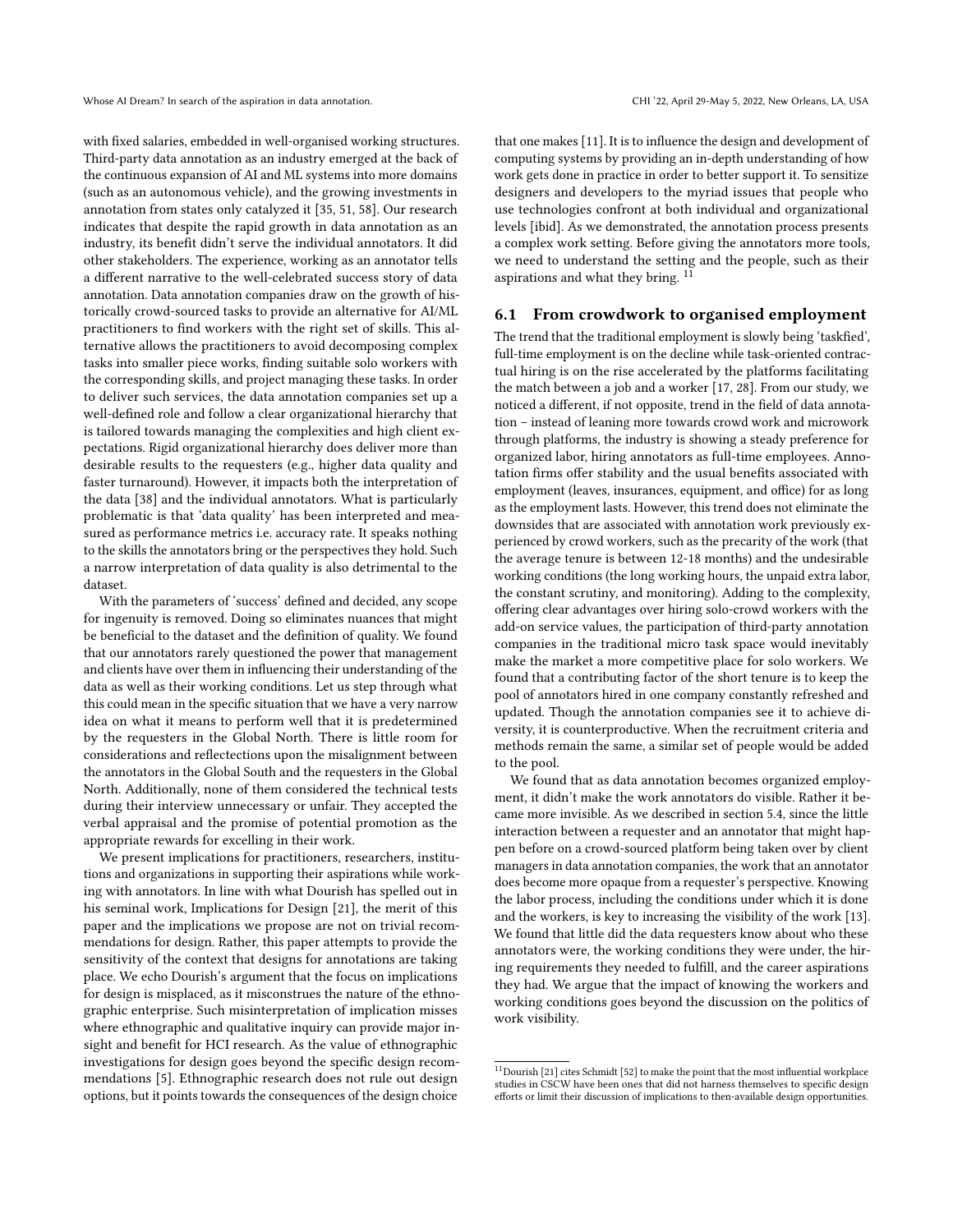## 6.2 More than just a job, it is a dream

What makes our study particularly interesting is that data annotation is yet another form of full-time employment, especially the fact that it is portrayed as a gateway to the technology and AI industry. People turn to and continue in task-based online works for income [\[37\]](#page-15-1), a sense of control [\[8\]](#page-14-19) and flexibility [\[3,](#page-14-18) [8\]](#page-14-19). Gray and Suri [\[28\]](#page-14-2) argue that since the lack of agreement on the social status and baggage associated with getting data work from the platforms, people pursuing such work made their decisions weighing the costs and benefits according to their situation. We found a clear social status or even prestige attached to working for a data annotation company in our study for our participants. Regardless of what attracted the people to either take part in the platform-facilitated data work or the organized ones through employment, what's common is the lack of long-term stability and career progression. Out of our twenty-five participants, only two could progress substantially in their careers. These job prospects reflect the growing and sobering reality of what is available 1to working-age adults around the globe. As we detailed in our findings, structurally, the annotators are not supported to make meaningful progress in this field or break out of it. Though they might move up annotators to quality analysts quickly, few were able to move beyond senior quality analysts into management. The annotation companies have an organizational structure with an extremely large worker base and a tiny management team. The competition to make it to the top is fierce! There simply aren't enough positions in the chain for the annotators to move forward and upward. The annotators who attempted to break into the more technical world found they didn't have the 'right' work experience. The skillsets and expertise they developed during their annotation tenure did not warranty them a position as an ML engineer or data scientist. In order to obtain the right credentials to transition into the technical field, the annotators need the investment in courses and certificates that serve as the relevant experiences. The irony is that these annotators in our study did come from a technical background with Bachelor's degrees in engineering and technology. Being stuck in annotation and as an annotator means they do not aspire to be anything different or anyone different.

## 6.3 Supporting the aspiration

The expertise of individuals rather than the educational credentials gives one both the employability and a possibility for long-term career trajectory [\[3,](#page-14-18) [8,](#page-14-19) [23\]](#page-14-17). However, from our research, we found that the expertise the annotators developed during their work seems to have a small application area that does not go beyond the annotation field. Annotation companies made hires based on the educational background while having low previous expertise requirements. The market projection for organized annotation is set to grow as the proliferation of AI systems continues. As the annotation gains increasing popularity, we as researchers need to look at the root cause for the low transferability of annotation skills. We argue that the fundamental skills required for an annotation job are beyond a set of techniques and are currently completely overlooked. We contend that without a clear articulation of the skills, employers will look for proxies such as the educational background to select workers. Whether the 'upskilling' needed for an annotator is additional vocational training aimed at different trades in AI and data at large or simply the knowledge to identify and articulate their

skill sets in relevance to other jobs and industries. For instance, the fast learning ability and attention to detail the annotators acquired through extensive domain and bias sensitivity training are qualities important for any job yet overlooked by annotators and their employers. Therefore, training for the job in annotation or industry is of great importance. We ought to ask what is the right or suitable training for annotators to develop the skills needed for work and assist them in pursuing their aspirations, which may or may not be in the annotation industry. The growth in one's career is an aspiration. As discussed above, the pathways upward and forward in annotation are difficult. Though admittedly challenging, there should be a built-in career perspective in the annotation industry. It is also a responsibility that should not be carried alone by the annotation companies. Skill shares, talks, and exposure to the ML/AL systems enabled by the annotator's work can be gateways for an annotator to gain relevant experience transferable to a technical role. Ethical practices around data annotation are yet to break into ethical AI policy and regulatory discussions. This is evident in even the very recent discussions in China and the US concerning algorithms ethics from legal and regulatory perspectives [\[7,](#page-14-28) [53\]](#page-15-17). On a positive note, fair working condition for platform-based gig workers is part of the CAC regulation [\[7\]](#page-14-28) and are soon to be implemented. At a practice level, as the push for data documentation is picked up by ML practitioners, we too see this as an opportunity where the data labor practice can be documented and reviewed [\[25,](#page-14-25) [38,](#page-15-12) [39\]](#page-15-6). Since the regulatory measure is yet to be implemented and the documentation practice is still new, we don't know the impact these measures have on either the work of annotation or the annotators. Therefore, substantial research could be done to again look at the impact of these measures from the annotator's perspective. In turn, we argue the insights from annotators would inform improvement in both the policies and practices aimed at protecting their rights.

In our work, what we call upon is a re-centering of data workers as situated and agile experts. The extensive domain and bias sensitivity training they must undergo and how they capitalize on existing forms of expertise must be seen and valued. They are fast-adapting, flexible, and responsive actors to the evolving field of AI and ML must be recognized as qualities that should assist them with career development. This paper is more than an attempt to show that annotators are hidden from view or marginalized in innovation and regulatory processes that are needed. We advocate for systematic and structural changes towards the discretion and care given to data work and data annotators through the collaboration between CSCW/HCI researchers, ML practitioners, legal experts, and policymakers.

## 7 CONCLUSION

Our study provides a first holistic view on data annotation as organized employment, including the perspectives from individual annotators, to managers from annotation companies to the requesters procure and consume annotated data. Though relatively new, the third-party annotation firms span across the globe, hire millions of workers, and set to grow in billions. Our study reveals that the methodical work practices and organized procedures of annotation serve the interest of the annotation companies and requesters more than they do the workers. The professionalization of data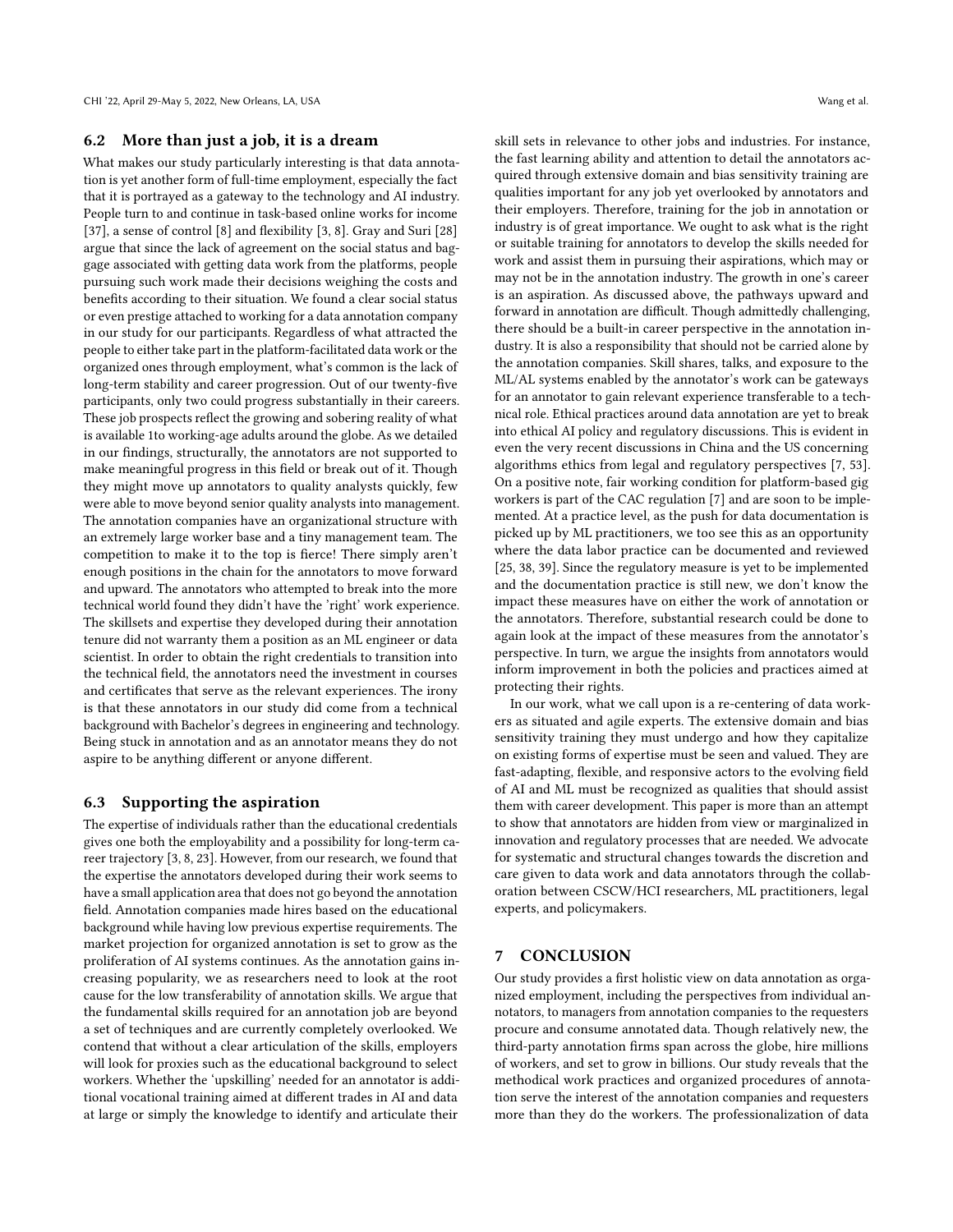annotation jobs offers some benefits of full-time employment over the annotation platforms (e.g., access to pension and insurances). Overall with the pathways for growth are broken, workers are still anxious about employment and performance in the organized annotation. The lack of professional development and progression intensified control through organizational structure, unpaid and much-expected overwork paints a grim picture working in organized annotation employments. We discuss implications for the organization, operations, and data set tasks in working with annotators and call upon our systematic and structural changes centering on the care for both individual annotators and the aspirations they have.

A limitation of the research is the representativeness of the sample. The annotators who provided the majority of insights in our work were mostly from for-profit annotation firms specialized data for autonomous vehicle development. Therefore, annotators from other domain areas and organizations might have different experiences, for instance, the ones who work for impact sourcing annotation firms that specialize in medical image annotation. Additionally, the study was conducted during the COVID pandemic when observation of how their job unfolds in their work settings was impossible. We relied on video call interviews. We were not able to focus on the actual task processes that took place during annotation. Hence we were not able to explore the impact of the task processes on the workers.

## ACKNOWLEDGMENTS

To all the participants who talked to us during a particularly challenging and confusing time. Without the kindness and generosity of these 'strangers', there shall be no research, in particular these qualitative ones.

## REFERENCES

- <span id="page-14-11"></span>[1] Stephen R Barley and Gideon Kunda. 2001. Bringing work back in. Organization science 12, 1 (2001), 76–95.
- <span id="page-14-15"></span>[2] Paško Bilić. 2016. Search algorithms, hidden labour and information control. Big Data & Society 3, 1 (2016), 2053951716652159. [https://doi.org/10.1177/](https://doi.org/10.1177/2053951716652159) [2053951716652159](https://doi.org/10.1177/2053951716652159)
- <span id="page-14-18"></span>[3] Allie Blaising, Yasmine Kotturi, Chinmay Kulkarni, and Laura Dabbish. 2021. Making it Work, or Not: A Longitudinal Study of Career Trajectories Among Online Freelancers. Proceedings of the ACM on Human-Computer Interaction 4, CSCW3 (2021), 1–29.
- <span id="page-14-23"></span>[4] Ryan Burns. 2019. New frontiers of philanthro-capitalism: Digital technologies and humanitarianism. Antipode 51, 4 (2019), 1101–1122.
- <span id="page-14-13"></span>[5] Graham Button. 2000. The ethnographic tradition and design. Design studies 21, 4 (2000), 319–332.
- <span id="page-14-33"></span>[6] Graham Button and Wes Sharrock. 1997. The Production of Order and the Order of Production: Possibilities for Distributed Organisations, Work and Technology in the Print Industry. Springer Netherlands, Dordrecht, 1–16. [https://doi.org/10.](https://doi.org/10.1007/978-94-015-7372-6_1) [1007/978-94-015-7372-6\\_1](https://doi.org/10.1007/978-94-015-7372-6_1)
- <span id="page-14-28"></span>[7] CAC. 2021. Internet Information Service Algorithm Recommendation Management Regulations{draft open for comment). [http://www.cac.gov.cn/2021-](http://www.cac.gov.cn/2021-08/27/c_1631652502874117.htm) [08/27/c\\_1631652502874117.htm.](http://www.cac.gov.cn/2021-08/27/c_1631652502874117.htm) Accessed on 08/24/2021.
- <span id="page-14-19"></span>[8] Juan Carlos Alvarez de la Vega, Marta E. Cecchinato, and John Rooksby. 2021. "Why Lose Control?" A Study of Freelancers' Experiences with Gig Economy Platforms. In Proceedings of the 2021 CHI Conference on Human Factors in Computing Systems. Association for Computing Machinery, New York, NY, USA, Article 455, 14 pages.<https://doi.org/10.1145/3411764.3445305>
- <span id="page-14-0"></span>[9] Devashish Chakravarty. 2020. Thinking about a career change during the coronavirus pandemic? Here are 8 things to consider - The Economic<br>Times https://economictimes.indiatimes.com/wealth/earn/thinking-abouthttps://economictimes.indiatimes.com/wealth/earn/thinking-about[a-career-change-during-the-coronavirus-pandemic-here-are-8-things-to](https://economictimes.indiatimes.com/wealth/earn/thinking-about-a-career-change-during-the-coronavirus-pandemic-here-are-8-things-to-consider/articleshow/75371025.cms)[consider/articleshow/75371025.cms.](https://economictimes.indiatimes.com/wealth/earn/thinking-about-a-career-change-during-the-coronavirus-pandemic-here-are-8-things-to-consider/articleshow/75371025.cms) Accessed on 08/24/2021.
- <span id="page-14-24"></span>[10] Nick Couldry and Ulises A Mejias. 2019. Data colonialism: Rethinking big data's relation to the contemporary subject. Television & New Media 20, 4 (2019), 336– 349.
- <span id="page-14-31"></span>[11] Andrew Crabtree, Mark Rouncefield, and Peter Tolmie. 2012. Doing design ethnography. Springer, London.
- <span id="page-14-32"></span>[12] Andy Crabtree, Peter Tolmie, and Mark Rouncefield. 2013. "How many bloody examples do you want?": fieldwork and generalisation. In Proceedings of the 13th European Conference on Computer Supported Cooperative Work ECSCW 2013, Olav W. Bertelsen, Luigina Ciolfi, Maria Antonietta Grasso, and George Angelos Papadopoulos (Eds.). Springer Verlag, London, 1–20. [https://doi.org/10.1007/978-](https://doi.org/10.1007/978-1-4471-5346-7_1) [1-4471-5346-7\\_1](https://doi.org/10.1007/978-1-4471-5346-7_1)
- <span id="page-14-12"></span>[13] Marion Crain, Winifred Poster, and Miriam Cherry. 2016. Invisible labor: Hidden work in the contemporary world. University of California Press, Oakland, CA.
- <span id="page-14-6"></span>[14] Kate Crawford. 2021. The Atlas of AI. Yale University Press, Cambridge, MA.<br>[15] Kate Crawford and Trevor Paglen. 2021. Excavating AI: The politics of images
- <span id="page-14-21"></span>Kate Crawford and Trevor Paglen. 2021. Excavating AI: The politics of images in machine learning training sets. AI & SOCIETY 36, 2 (2021), 1–12.
- <span id="page-14-1"></span>[16] Goutam Das. 2020. In a season of layoffs, here's where jobs can be found. [https://www.livemint.com/news/india/in-a-season-of-layoffs-here-s](https://www.livemint.com/news/india/in-a-season-of-layoffs-here-s-where-jobs-can-be-found-11592915831636.html)[where-jobs-can-be-found-11592915831636.html.](https://www.livemint.com/news/india/in-a-season-of-layoffs-here-s-where-jobs-can-be-found-11592915831636.html) Accessed on 08/24/2021.
- <span id="page-14-10"></span>[17] Aparecido Fabiano Pinatti de Carvalho. 2020. Corollary work: The mainstay of mobile knowledge work. In Made to Work. Routledge, London, 30–58.
- <span id="page-14-20"></span>[18] Valerio De Stefano. 2015. Crowdsourcing, the Gig-Economy, and the Law. Comp. Lab. L. & Pol'y J. 37 (2015), 461.
- <span id="page-14-22"></span>[19] Catherine D'ignazio and Lauren F Klein. 2020. Data feminism. MIT press, Cambridge, MA.
- <span id="page-14-8"></span>[20] Ravit Dotan and Smitha Milli. 2020. Value-Laden Disciplinary Shifts in Machine Learning. In Proceedings of the 2020 Conference on Fairness, Accountability, and Transparency (Barcelona, Spain) (FAT\* '20). Association for Computing Machinery, New York, NY, USA, 294.<https://doi.org/10.1145/3351095.3373157>
- <span id="page-14-14"></span>[21] Paul Dourish. 2006. Implications for Design. In Proceedings of the SIGCHI Conference on Human Factors in Computing Systems (Montréal, Québec, Canada) (CHI '06). Association for Computing Machinery, New York, NY, USA, 541–550. <https://doi.org/10.1145/1124772.1124855>
- <span id="page-14-5"></span>[22] Vittoria Elliott. 2021. Training self-driving cars for \$1 an hour. [https://restofworld.](https://restofworld.org/2021/self-driving-cars-outsourcing/) [org/2021/self-driving-cars-outsourcing/](https://restofworld.org/2021/self-driving-cars-outsourcing/)
- <span id="page-14-17"></span>[23] Ingrid Erickson, Deepti Menezes, Raghav Raheja, and Thanushree Shetty. 2019. Flexible turtles and elastic octopi: Exploring agile practice in knowledge work. Computer Supported Cooperative Work 28, 3 (2019), 627–653.
- <span id="page-14-16"></span>[24] Thomas Frey. 2013. The great freelancer movement: Eight reasons why your next job will be a project. Journal of environmental health 76, 5 (2013), 46.
- <span id="page-14-25"></span>[25] Timnit Gebru, Jamie Morgenstern, Briana Vecchione, Jennifer Wortman Vaughan, Hanna Wallach, Hal Daumé III, and Kate Crawford. 2021. Datasheets for Datasets. Commun. ACM 64, 12 (nov 2021), 86–92.<https://doi.org/10.1145/3458723>
- <span id="page-14-29"></span>[26] Barney G Glaser. 1998. Doing grounded theory: Issues and discussions. Vol. 254. Sociology Press, Mill Valley, CA.
- <span id="page-14-30"></span>[27] Barney G Glaser and Anselm L Strauss. 2017. Discovery of grounded theory: Strategies for qualitative research. Routledge, London.
- <span id="page-14-2"></span>[28] Mary L Gray and Siddharth Suri. 2019. Ghost work: How to stop Silicon Valley from building a new global underclass. Eamon Dolan Books, Boston, MA.
- <span id="page-14-9"></span>[29] Neha Gupta, David Martin, Benjamin V. Hanrahan, and Jacki O'Neill. 2014. Turk-Life in India. In Proceedings of the 18th International Conference on Supporting Group Work (Sanibel Island, Florida, USA) (GROUP '14). Association for Computing Machinery, New York, NY, USA, 1–11. [https://doi.org/10.1145/2660398.](https://doi.org/10.1145/2660398.2660403) [2660403](https://doi.org/10.1145/2660398.2660403)
- <span id="page-14-26"></span>[30] Sarah Holland, Ahmed Hosny, Sarah Newman, Joshua Joseph, and Kasia Chmielinski. 2018. The Dataset Nutrition Label: A Framework To Drive Higher Data Quality Standards. arXiv[:1805.03677](https://arxiv.org/abs/1805.03677) [cs.DB]
- <span id="page-14-7"></span>[31] Lilly C. Irani and M. Six Silberman. 2013. Turkopticon: Interrupting Worker Invisibility in Amazon Mechanical Turk. In Proceedings of the SIGCHI Conference on Human Factors in Computing Systems (Paris, France) (CHI '13). Association for Computing Machinery, New York, NY, USA, 611–620. [https://doi.org/10.1145/](https://doi.org/10.1145/2470654.2470742) [2470654.2470742](https://doi.org/10.1145/2470654.2470742)
- <span id="page-14-27"></span>[32] Eun Seo Jo and Timnit Gebru. 2020. Lessons from Archives: Strategies for Collecting Sociocultural Data in Machine Learning. In Proceedings of the 2020 Conference on Fairness, Accountability, and Transparency (Barcelona, Spain) (FAT\* '20). Association for Computing Machinery, New York, NY, USA, 306–316. [https:](https://doi.org/10.1145/3351095.3372829) [//doi.org/10.1145/3351095.3372829](https://doi.org/10.1145/3351095.3372829)
- <span id="page-14-3"></span>[33] Sonam Joshi. 2019. How artificial intelligence is creating jobs in India, not just stealing them  $|$  India News - Times of India. [//timesofindia.indiatimes.com/india/how-artificial-intelligence-is-creating](https://timesofindia.indiatimes.com/india/how-artificial-intelligence-is-creating-jobs-in-india-not-just-stealing-them/articleshow/71030863.cms)[jobs-in-india-not-just-stealing-them/articleshow/71030863.cms.](https://timesofindia.indiatimes.com/india/how-artificial-intelligence-is-creating-jobs-in-india-not-just-stealing-them/articleshow/71030863.cms) Accessed on 08/24/2021.
- <span id="page-14-34"></span>[34] Rakesh Kochhar. 2021. India's middle class shrinks amid COVID-19 as China sees less change | Pew Research Center. [https://www.pewresearch.org/fact](https://www.pewresearch.org/fact-tank/2021/03/18/in-the-pandemic-indias-middle-class-shrinks-and-poverty-spreads-while-china-sees-smaller-changes/?utm_content=buffer1aa7f&utm_medium=social&utm_source=twitter.com&utm_campaign=buffer)[tank/2021/03/18/in-the-pandemic-indias-middle-class-shrinks-and-poverty](https://www.pewresearch.org/fact-tank/2021/03/18/in-the-pandemic-indias-middle-class-shrinks-and-poverty-spreads-while-china-sees-smaller-changes/?utm_content=buffer1aa7f&utm_medium=social&utm_source=twitter.com&utm_campaign=buffer)[spreads-while-china-sees-smaller-changes/?utm\\_content=buffer1aa7f&utm\\_](https://www.pewresearch.org/fact-tank/2021/03/18/in-the-pandemic-indias-middle-class-shrinks-and-poverty-spreads-while-china-sees-smaller-changes/?utm_content=buffer1aa7f&utm_medium=social&utm_source=twitter.com&utm_campaign=buffer) [medium=social&utm\\_source=twitter.com&utm\\_campaign=buffer.](https://www.pewresearch.org/fact-tank/2021/03/18/in-the-pandemic-indias-middle-class-shrinks-and-poverty-spreads-while-china-sees-smaller-changes/?utm_content=buffer1aa7f&utm_medium=social&utm_source=twitter.com&utm_campaign=buffer) Accessed on 09/06/2021.
- <span id="page-14-4"></span>[35] Anab Kumar, Punit Shukla, Aalekh Sharan, and Tanay Mahindru. June 2018. Discussion Paper on National Strategy for Artificial Intelligence. Technical Report.